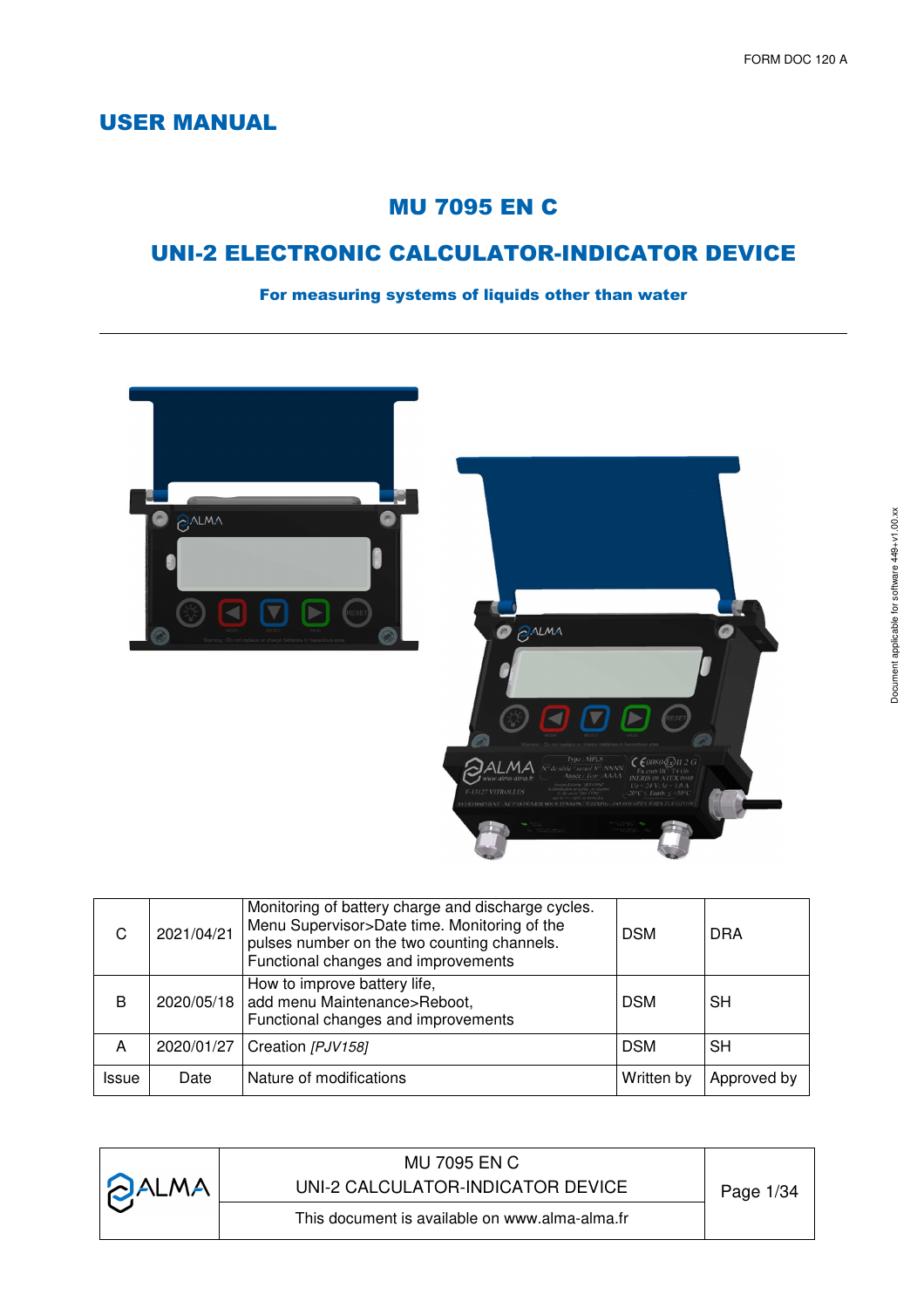# **CONTENTS**

| $\mathbf{1}$     |       |         |  |
|------------------|-------|---------|--|
|                  | 1.1   |         |  |
|                  | 1.2   |         |  |
|                  | 1.3   |         |  |
| $\overline{2}$   |       |         |  |
| 3                |       |         |  |
|                  | 3.1   |         |  |
|                  |       |         |  |
|                  | 3.2   |         |  |
| $\boldsymbol{4}$ |       |         |  |
|                  | 4.1   |         |  |
|                  | 4.2   |         |  |
|                  | 4.3   |         |  |
| 5                |       |         |  |
|                  | 5.1   |         |  |
|                  | 5.1.1 |         |  |
|                  | 5.1.2 |         |  |
|                  | 5.1.3 |         |  |
|                  | 5.1.4 |         |  |
|                  |       | 5.1.4.1 |  |
|                  |       | 5.1.4.2 |  |
|                  | 5.1.5 |         |  |
|                  |       | 5.1.5.1 |  |
|                  |       | 5.1.5.2 |  |
|                  |       | 5.1.5.3 |  |
|                  | 5.2   |         |  |
|                  | 5.3   |         |  |
|                  | 5.3.1 |         |  |
|                  | 5.3.2 |         |  |
|                  | 5.3.3 |         |  |
|                  | 5.4   |         |  |
|                  | 5.4.1 |         |  |
|                  | 5.4.2 |         |  |
|                  | 5.4.3 |         |  |
|                  | 5.4.4 |         |  |
|                  | 5.4.5 |         |  |
|                  | 5.5   |         |  |
|                  | 5.5.1 |         |  |

| <b>DALMA</b> | MU 7095 EN C<br>UNI-2 CALCULATOR-INDICATOR DEVICE | Page 2/34 |  |
|--------------|---------------------------------------------------|-----------|--|
|              | This document is available on www.alma-alma.fr    |           |  |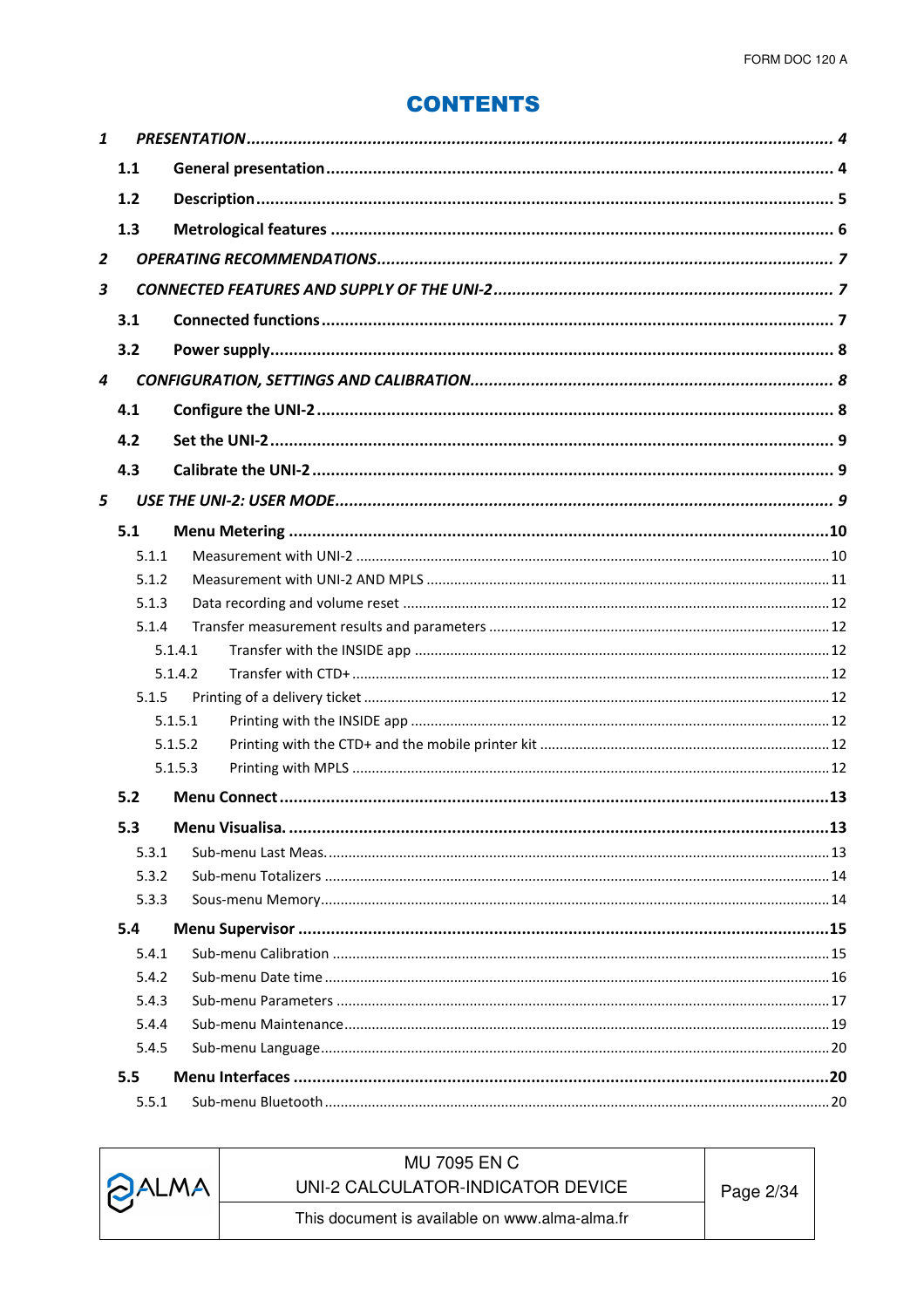| 5.5.2 |  |
|-------|--|
| 5.5.3 |  |
| 5.6   |  |
| 6     |  |
| 6.1   |  |
| 6.2   |  |
| 6.2.1 |  |
| 6.2.2 |  |
| 6.3   |  |
| 6.3.1 |  |
| 6.3.2 |  |
| 6.3.3 |  |
| 6.3.4 |  |
| 6.3.5 |  |
| 6.3.6 |  |
| 6.3.7 |  |
| 6.3.8 |  |
| 6.3.9 |  |
| 6.4   |  |
|       |  |
|       |  |

| <b>PALMA</b> | MU 7095 EN C<br>UNI-2 CALCULATOR-INDICATOR DEVICE | Page 3/34 |
|--------------|---------------------------------------------------|-----------|
|              | This document is available on www.alma-alma.fr    |           |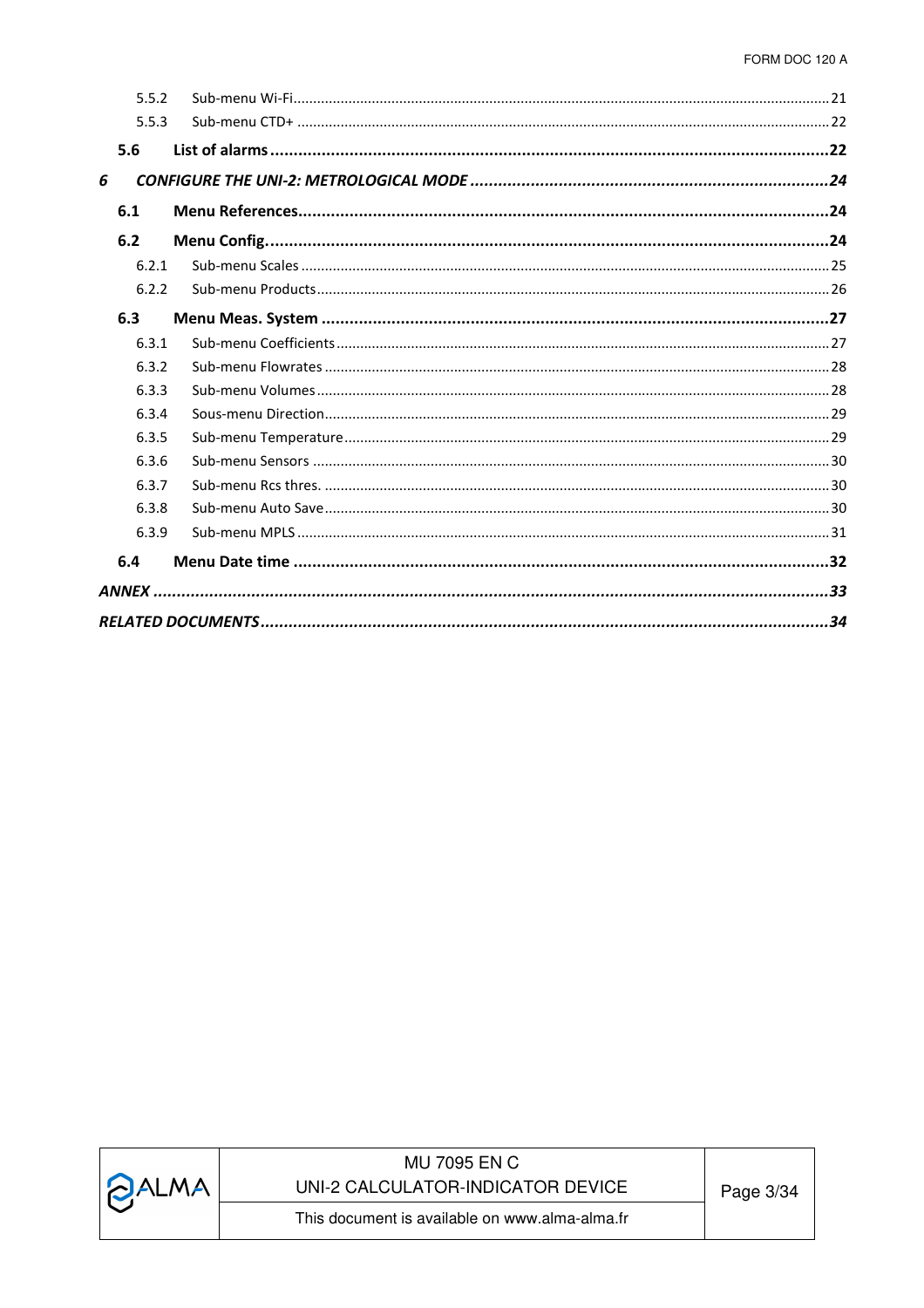## **1 PRESENTATION**

#### **1.1 General presentation**

The ALMA UNI-2 electronic calculator-indicator is intended to be used as a part of measuring systems for measurement of liquids other than water. Used alone it's a non-interruptible calculator belonging to accuracy classes 0.5 or 1. Associated to the MPLS device, it's an interruptible calculator. It can be associated to other devices.

It can be integrated into autonomous measuring systems, into measuring system mounted on tank trucks or installed on a stationary loading terminal.

It can be installed directly on an ALMA ADRIANE turbine measuring device or in an independent case. Then it is connected with a cable to an ALMA pulse emitter such as 2B00, 2H00 or 2HP0.

Associated to a pulse emitter and a kit VAF, the whole is a dye meter.

Units and scale intervals of volume and flowrate are set in METROLOGICAL MODE. The volume displayed by the UNI-2 depends on the METROLOGICAL configuration. On the right side of the display screen, the pictogram 'Vm' indicates a volume at temperature whereas the pictogram 'V15', 'V20' or 'Vb' indicates a volume converted to the reference temperature  $(15^{\circ}C, 20^{\circ}C...).$ 

The UNI-2 can:

- Manage measuring operations. According to the flow direction, a measuring operation can be a delivery or a loading (non-guaranteed volumes). The UNI-2 sums the volumes in separate totalizers.
- Manage faults
- Measure quantities of products
- Communicate with an embedded computer or with a PC/tablet/portable device thanks to the wireless connection
- When it is associated to an MPLS device:
	- O Control the process associated to the measuring system
	- $\bigcirc$  Preset the volume
	- $\circ$  Command the pouring to stop when there is a significant failure

The optional functions are available:

- A wireless digital connection can be used to communicate with a CTD+ device. The measuring results and parameters are transferred to a PC through USB cable. Warning: The CTD+ is not an ATEX device, it must be used outside potentially explosive area
- The UNI-2 can be associated to a 3-wires Pt100 temperature sensor (example CT1001). In that case, it shows volume in metering conditions or volume converted to the reference temperature;
- The UNI-2 can be associated to one or two ALMA gas detectors type Honeywell LLE105000 or DLA01
- The UNI-2 MPLS can be associated to a printer for delivery ticket printing



## MU 7095 EN C UNI-2 CALCULATOR-INDICATOR DEVICE | Page 4/34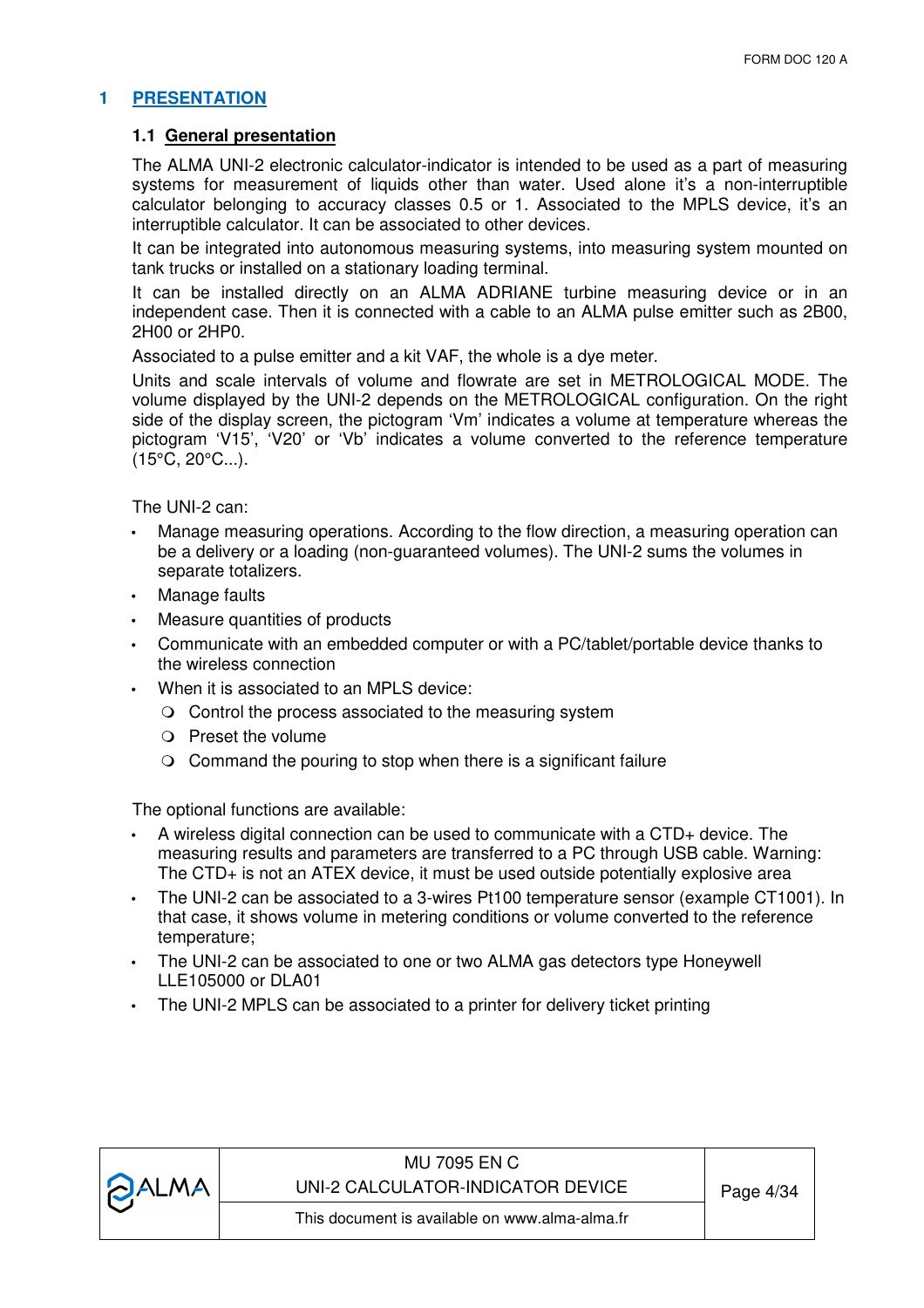## **1.2 Description**

The UNI-2 has one display:



Meaning of the pictograms displayed in the upper right of the screen:

| <b>Bluetooth</b> |               | Wi-Fi       |            |                     | <b>GPS</b>                      |            |                                  | <b>Battery</b>       |          |                                      |
|------------------|---------------|-------------|------------|---------------------|---------------------------------|------------|----------------------------------|----------------------|----------|--------------------------------------|
|                  | 8<br>blinking | 8<br>steady |            | ş<br>blinking       | 츟<br>with<br>signal<br>strength |            | q                                | 0                    |          | 10<br>charge<br>level                |
| <b>OFF</b>       | <b>ON</b>     | Connected   | <b>OFF</b> | <b>Disconnected</b> | Connected                       | <b>OFF</b> | <b>ON</b><br>without<br>position | ON<br>position<br>OK | Charging | <b>Battery</b><br>is full<br>charged |

NOTE 1: Bluetooth and Wi-Fi connections are exclusives.

NOTE 2: To save the battery charge, if the Bluetooth or Wi-Fi connection is released if it's not successful within two minutes. If the Bluetooth or Wi-Fi connection is successful, it remains active for 10 minutes.

| <b>PALMA</b> | MU 7095 EN C<br>UNI-2 CALCULATOR-INDICATOR DEVICE | Page 5/34 |
|--------------|---------------------------------------------------|-----------|
|              | This document is available on www.alma-alma.fr    |           |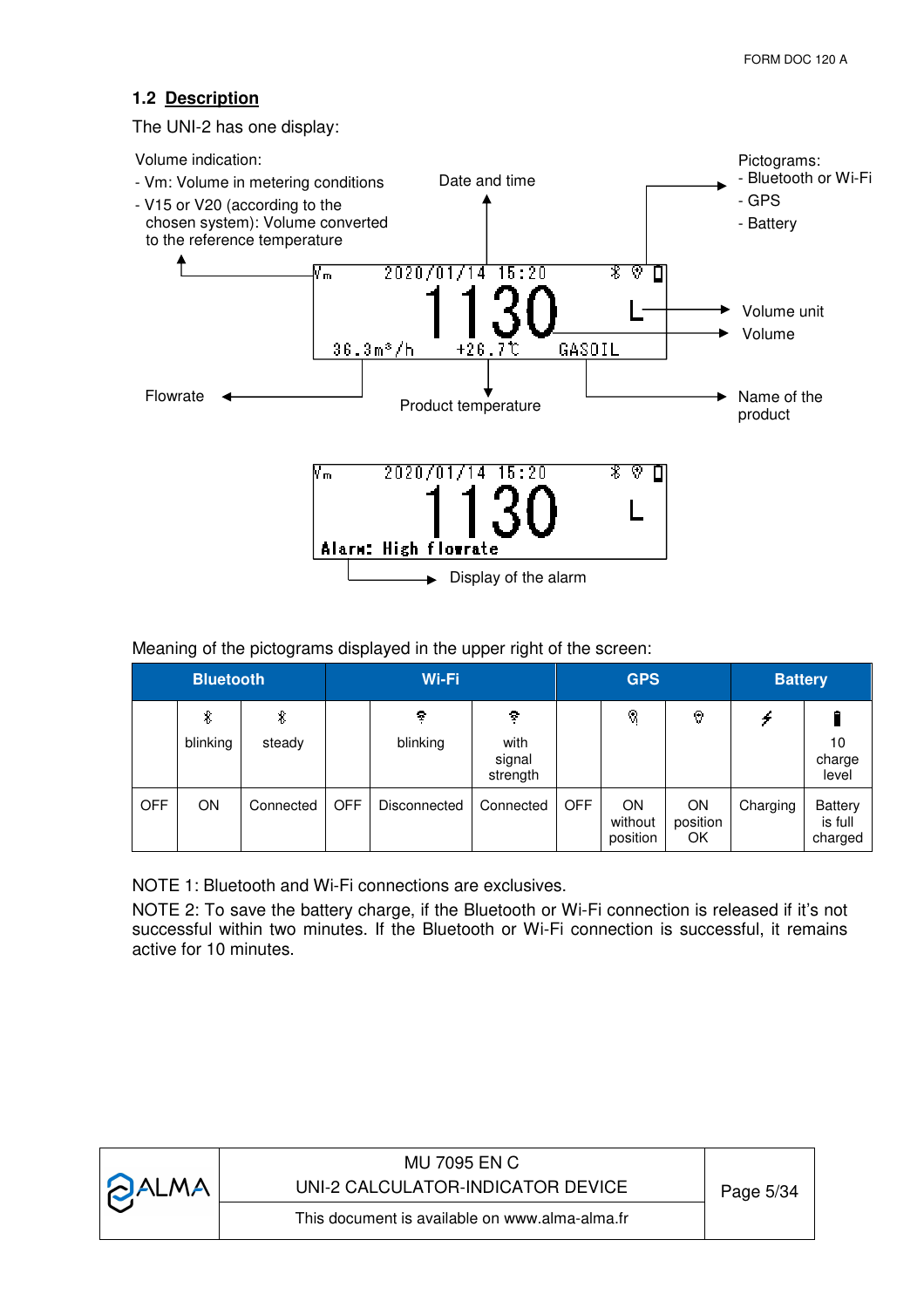The UNI-2 has five keys:

|               |               | Lights the display during 10 seconds<br>For autonomous equipment, lighting is inhibited when Wi-Fi is enabled                                                                                      |
|---------------|---------------|----------------------------------------------------------------------------------------------------------------------------------------------------------------------------------------------------|
| G<br>MODIF    | <b>MODIF</b>  | Normal mode: back to previous quantity<br>Metrological mode: increment the flashing figure when imputing a value or return<br>to previous menu                                                     |
| <b>SELECT</b> | <b>SELECT</b> | Normal mode, metering off: select the menu<br>Normal mode, metering on: display the values (immediate flow, temperature)<br>Metrological mode: select the figure to be modified or select the menu |
| VALID.        | <b>VALID</b>  | Normal mode: validate the selected menu or value<br>Metrological mode: validate the displayed value or the selected menu<br>In case of default: acknowledge the default                            |
| RESET         | <b>RESET</b>  | The key is active when the UNI-2 is autonomous. Reset the volume to zero and<br>record the data of the last measurement<br>Reset the display when entering data                                    |

## **1.3 Metrological features**

The UNI-2 performs the functions that follows:

- It ensures the acquisition and processing of the pulses from different transductors.
- It calculates and displays volume or weight in metering conditions corrected by the application with a correction factor determined during the calibration of the measuring system.
- In some cases, this volume in metering conditions can be corrected depending on the flowrate and/or the type of liquid measured.
- If required, it calculates and displays volume converted to base conditions. Volume is calculated by taking into account the mean temperature of the liquid during metering. Using a standard conversion formula, the conversion factor can be calculated according to density in base conditions. Density is set manually prior to metering.
- If required, it calculates and displays the mean temperature of the liquid when it is measured by a Pt100 temperature sensor.
- The indicating device is reset to zero manually or automatically.
- It memorizes and secures measurement information, which can be read from its user interface.
- If the measuring system is interruptible, optionally the volume or weight to be delivered can be preset.
- It registers accumulated weight or volumes in metering conditions, and if required, the accumulated volumes in base conditions.
- The automatic update processing of the date and time in case of clock loss.

The UNI-2 has two operation levels: the USER mode for operating: measurement, visualization, maintenance and the METROLOGICAL mode for the configuration of the device by authorized personnel.

| <b>PALMA</b> | MU 7095 EN C<br>UNI-2 CALCULATOR-INDICATOR DEVICE | Page 6/34 |
|--------------|---------------------------------------------------|-----------|
|              | This document is available on www.alma-alma.fr    |           |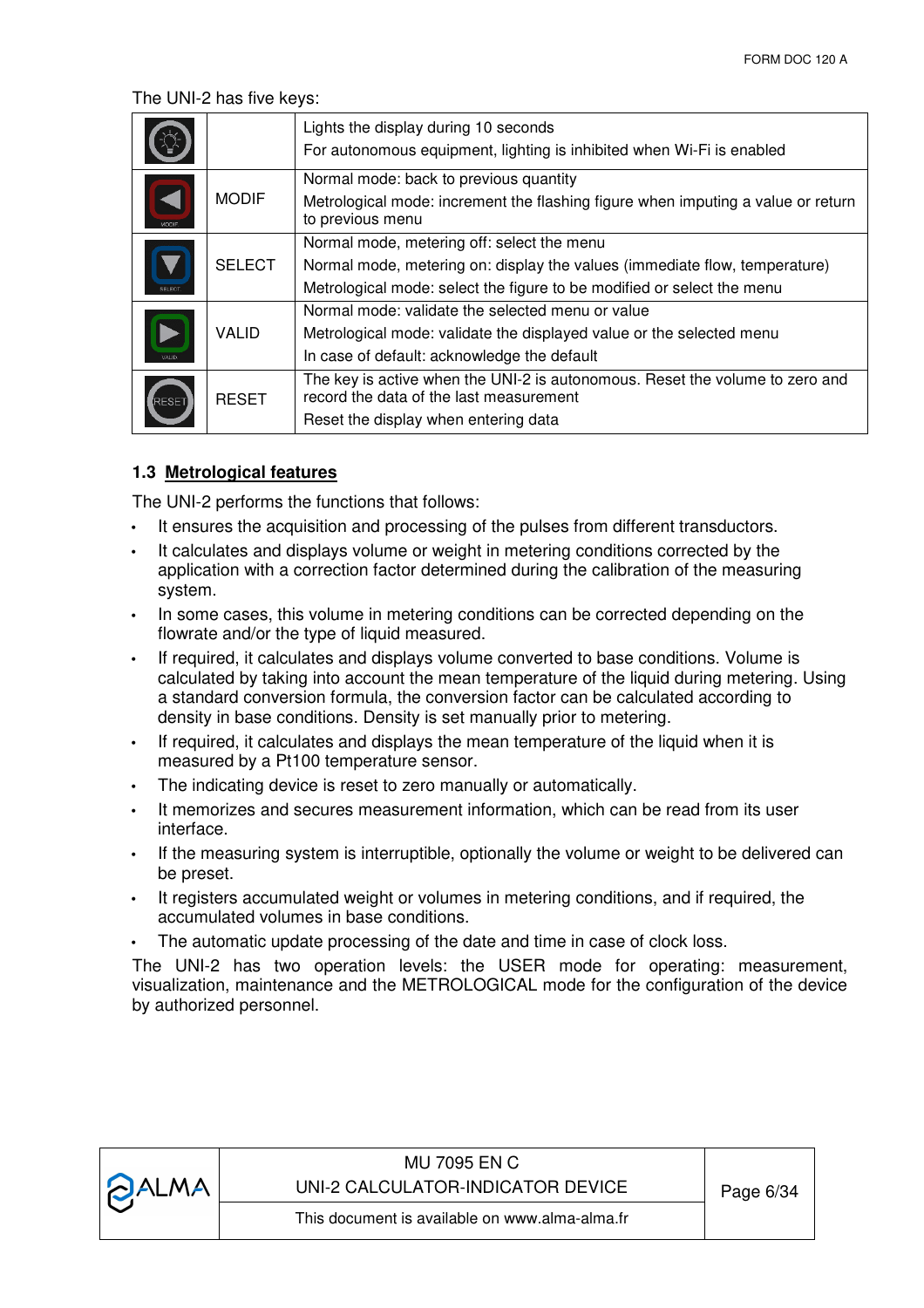## **2 OPERATING RECOMMENDATIONS**

- $\Rightarrow$  The operating temperature of the UNI-2 is between -20°C and +50°C.
- $\Rightarrow$  When it is not used, it's better to close the UNI-2 cover.
- $\Rightarrow$  The front face glass must be regularly cleaned for easy readability and better communication with the CTD<sub>+</sub>.



- $\Rightarrow$ **Charge batteries outside potentially explosive area**
- $\Rightarrow$ **Replace batteries outside potentially explosive area**
- $\Rightarrow$ **Use the CTD+ outside potentially explosive area**

## **3 CONNECTED FEATURES AND SUPPLY OF THE UNI-2**

|                  | <b>Autonomous equipment</b> |                            |                                     |                  | <b>Stationary equipment</b>   |                                |  |
|------------------|-----------------------------|----------------------------|-------------------------------------|------------------|-------------------------------|--------------------------------|--|
|                  | Charging                    | Between<br>100% and<br>40% | <b>Between</b><br>40% and<br>$10\%$ | Less than<br>10% | <b>Battery switch</b><br>open | <b>Battery switch</b><br>close |  |
| <b>Metering</b>  | On *                        | On                         | On                                  | Off              | On                            | On                             |  |
| Wi-Fi            | On                          | On                         | Off                                 | Off              | Off                           | On                             |  |
| <b>Bluetooth</b> | On                          | On                         | On                                  | Off              | Off                           | On                             |  |
| <b>GPS</b>       | On                          | On                         | On                                  | Off              | Off                           | On                             |  |



\* Charge batteries outside potentially explosive area

Wi-Fi cannot work with Bluetooth or GPS

The Wi-Fi network name and the Wi-Fi password cannot exceed 10 characters. The allowed special characters are + and -

## **3.1 Connected functions**

For stationary equipment, connectivity cannot be used if the battery-switch is open. The wireless connection enables the UNI-2 to communicate with an embedded computer or with a PC/tablet/portable device

The connected functions of the UNI-2 are:

- Incoming data flow processing
- Recovery of parameters
- Recovery of maintenance information
- Geo-tracking of each measurement, the instantaneous position of the UNI-2
- Recovery of the clock

Communication modules are listed below:

• Bluetooth Low Energy 4.1 or Wi-Fi (IEEE 802.11 b/g/n (2.4GHz)

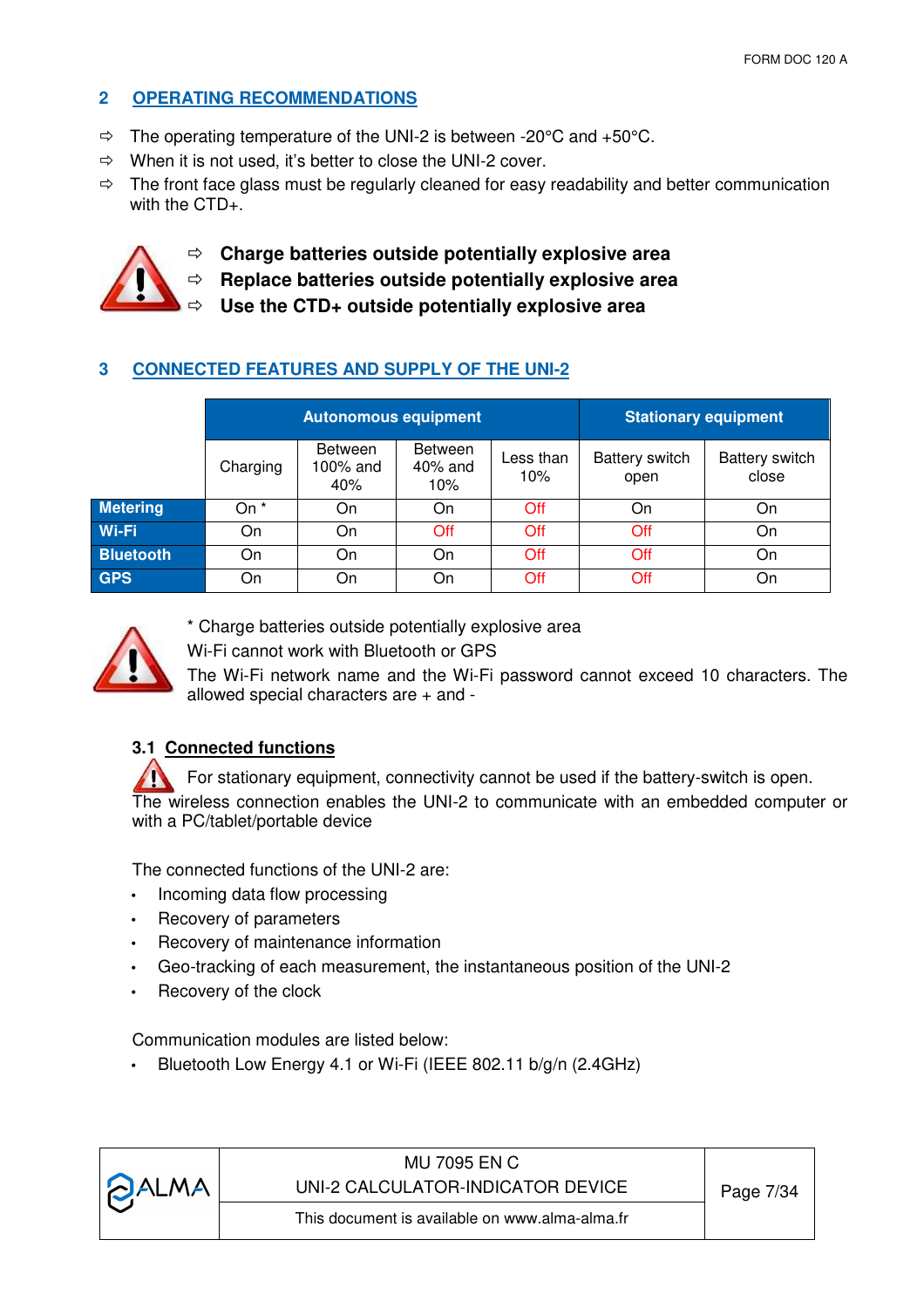They are used for outsourcing of measurement data and parameters of the UNI-2 for the customer. The customer uses a local interface that can be one of his tools or a tool supplied by ALMA. These features are exclusive.

• GPS. It is used to locate measurements and synchronize the clock again.

#### **3.2 Power supply**

The UNI-2 is powered by two rechargeable batteries. These internal batteries have a five years lifetime. The UNI-2 operates with or without its charging module. It has at least one week battery life.

For mobile equipment, use only the USB cable and the charging module WIC 01, supplied with the equipment.



# **Charge batteries outside potentially explosive area**

For the stationary equipment installed on vehicles, use an external cable and the vehicle power supply to charge the batteries.

To save battery life:

- The Bluetooth or Wi-Fi connection are activated manually in the menu Interfaces of the USER mode.
- Wi-Fi cannot work with Bluetooth or GPS
- For autonomous equipment, lighting is inhibited when Wi-Fi is enabled
- The communication modules are automatically switched to standby after a period of inactivity.
- The GPS turns on automatically during measurements only

To set date and time, you can switch on the GPS manually to synchronize the clock again. This operation lasts one minute and must be done outdoors. Turn of the GPS at the end of synchronization (see Connect>Start GPS).

#### **4 CONFIGURATION, SETTINGS AND CALIBRATION**

#### **4.1 Configure the UNI-2**

You must configure the UNI-2 during commissioning and sometimes during metrological controls. Break the seals protecting the opening of the case, remove the four screws and press the micro BP Metro. See below.

Then you enter the METROLOGICAL mode. Details are available in the section CONFIGURE THE UNI-2: METROLOGICAL MODE.

|              | MU 7095 EN C                                   |           |
|--------------|------------------------------------------------|-----------|
| <b>DALMA</b> | UNI-2 CALCULATOR-INDICATOR DEVICE              | Page 8/34 |
|              | This document is available on www.alma-alma.fr |           |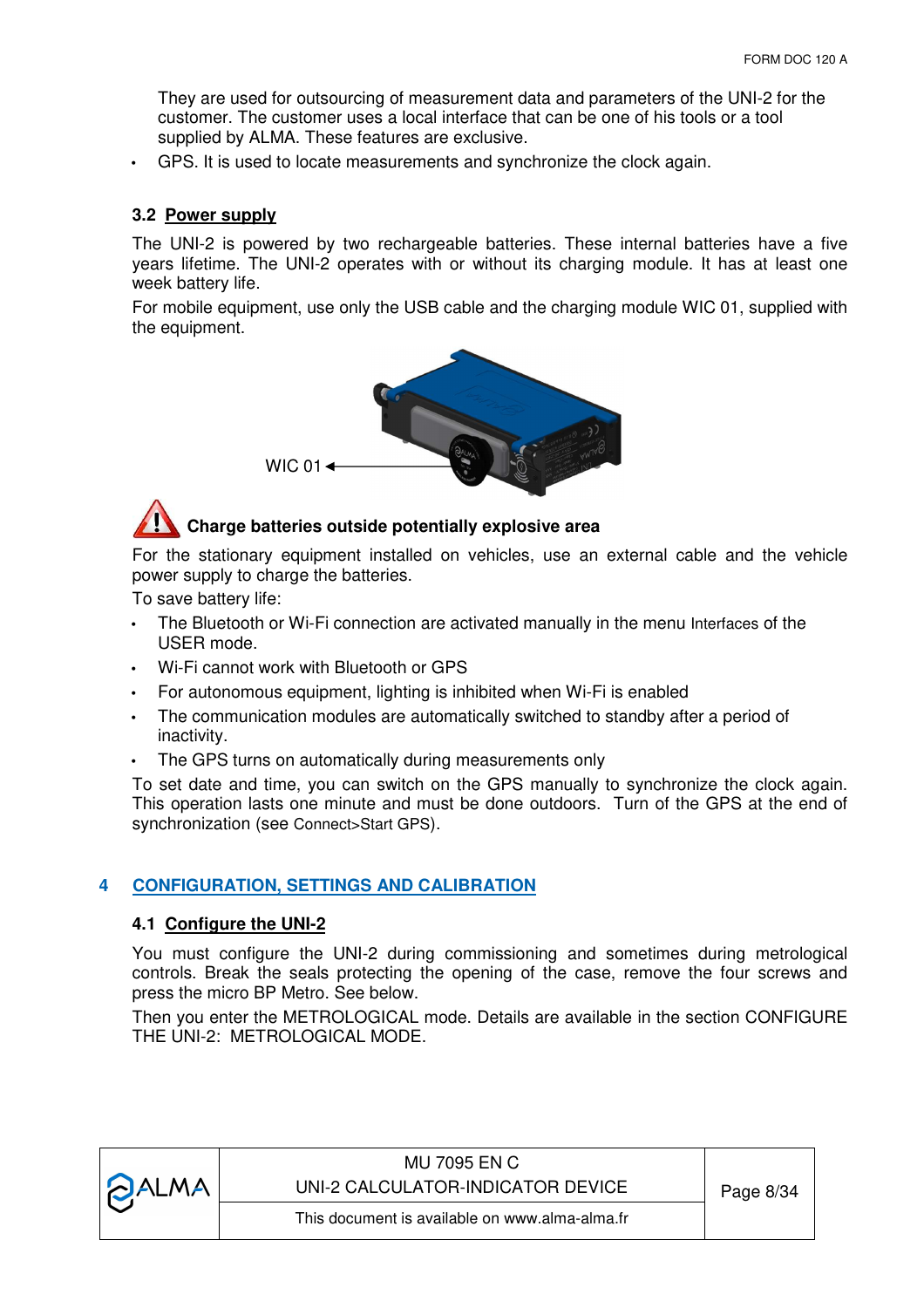**NOTE**: Only approved persons are permitted to remove the seal.



## **4.2 Set the UNI-2**

You must set the UNI-2 before any operation. Then choose:

- Menu User>Connect to enable the possible external connections
- Menu User>Interfaces to set the active connections

## **4.3 Calibrate the UNI-2**

To calibrate the UNI-2, choose the menu User>Supervisor>Calibration. To modify the coefficient, remove the seal to switch in METROLOGICAL mode.

**NOTE**: Only approved persons are permitted to remove the seal.

## **5 USE THE UNI-2: USER MODE**



The displayed volume depends on the configuration set in METROLOGICAL mode. A pictogram at the upper left of the screen, indicates Vm for volume at temperature, or V15/V20/Vb for a volume converted to the reference temperature.

| <b>DALMA</b> | MU 7095 EN C<br>UNI-2 CALCULATOR-INDICATOR DEVICE | Page 9/34 |
|--------------|---------------------------------------------------|-----------|
|              | This document is available on www.alma-alma.fr    |           |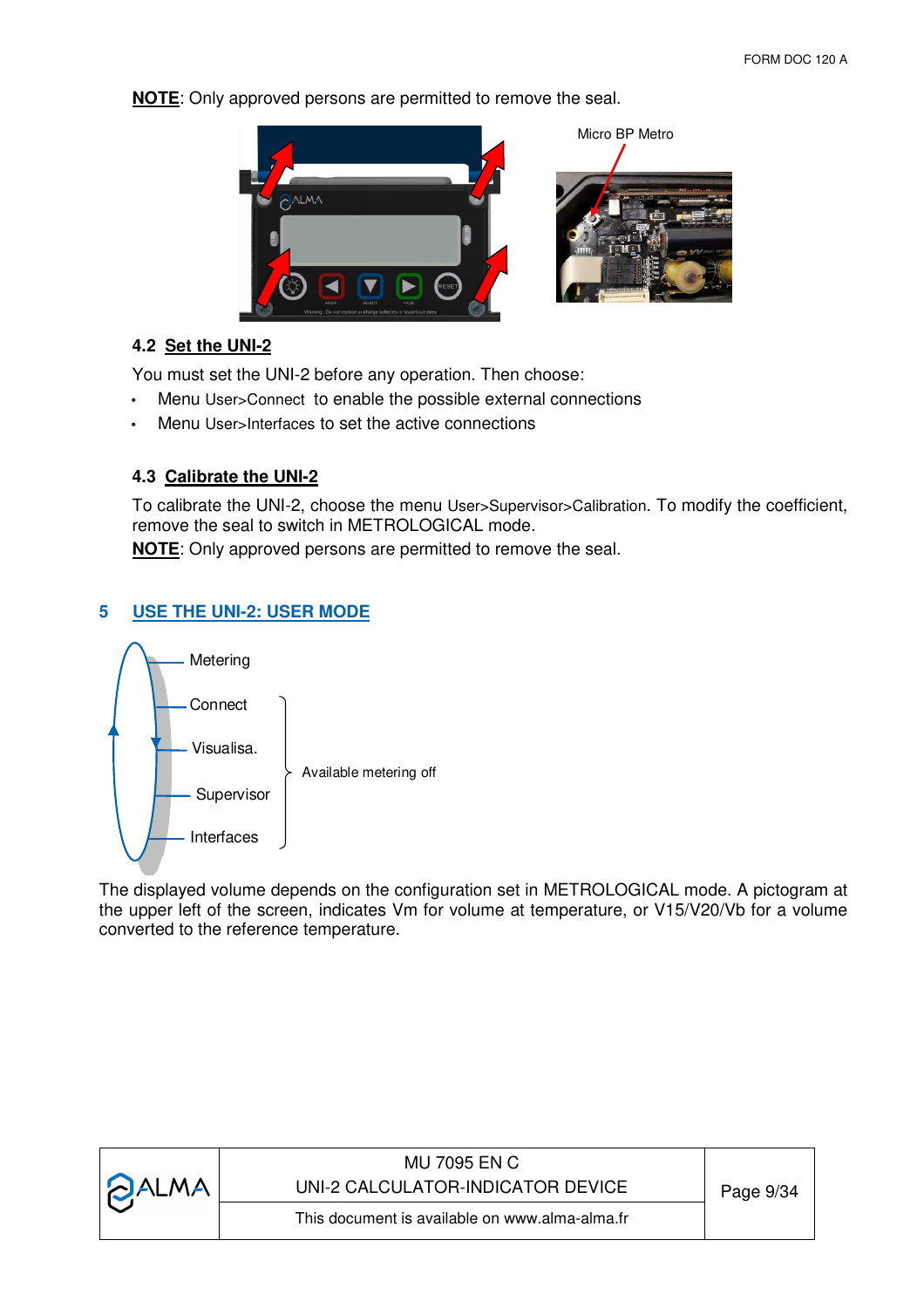#### **5.1 Menu Metering**

#### **5.1.1 Measurement with UNI-2**

The manual recording sequence starts at the end of measurement by pressing RESET. The last measurement data is then recorded and the volume is reset.



For the automatic recording sequence, the time-out is set in METROLOGICAL mode (menu Auto Save)

At the beginning of measurement, appearance of flowrate resets the volume. The last measurement data is automatically recorded at the end of measurement, at zero flow and when the time-out is up.



*Time-out*

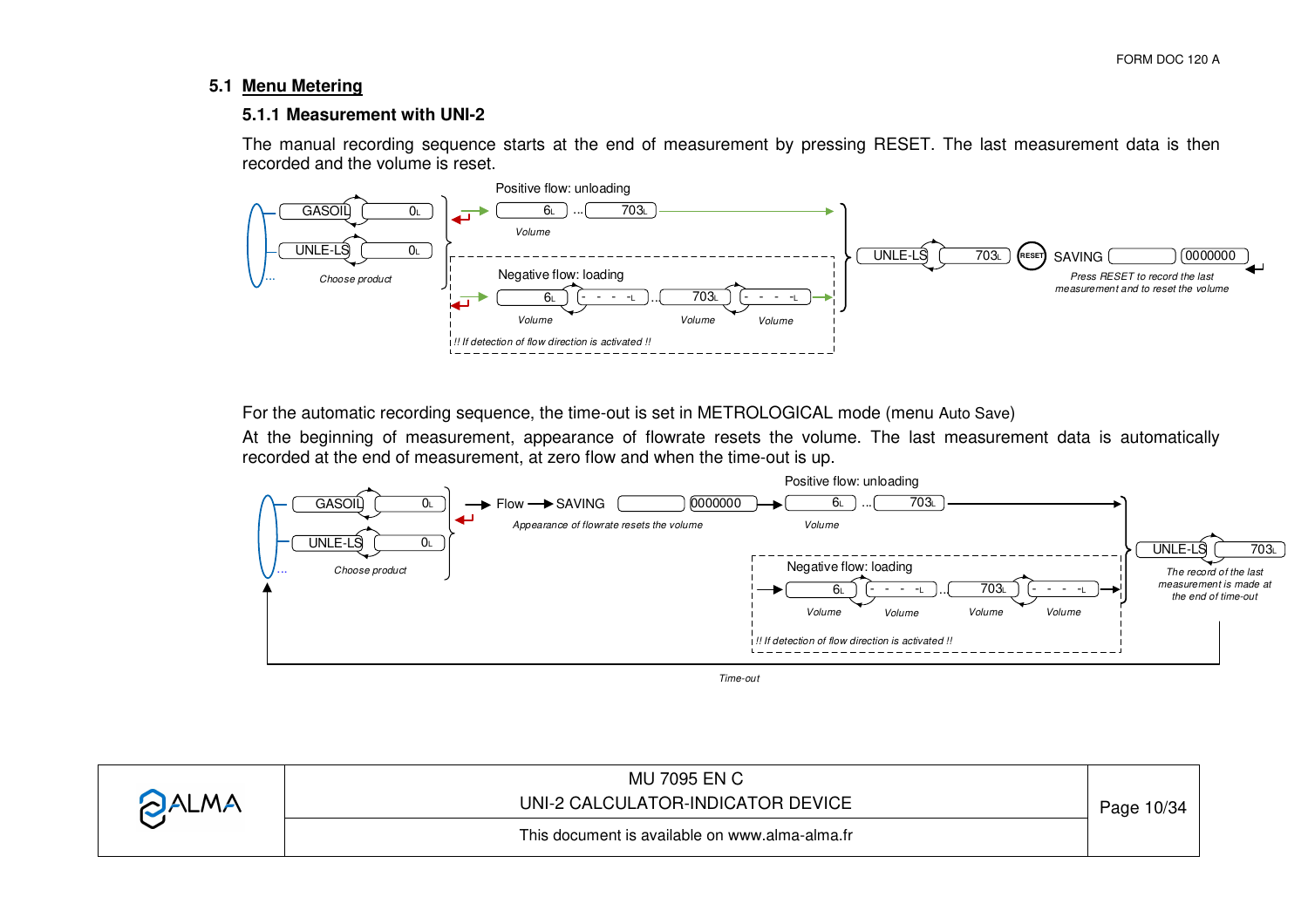#### **5.1.2 Measurement with UNI-2 AND MPLS**

The UNI-2 MPLS operates with an external authorization (switch or other device). Appearance of the authorization resets the volume. Withdrawal of the authorization causes the end of measurement and the recording of the last measurement data. If required, to print the delivery ticket, you can add paper into the printer during pouring or at withdrawal of the authorization.



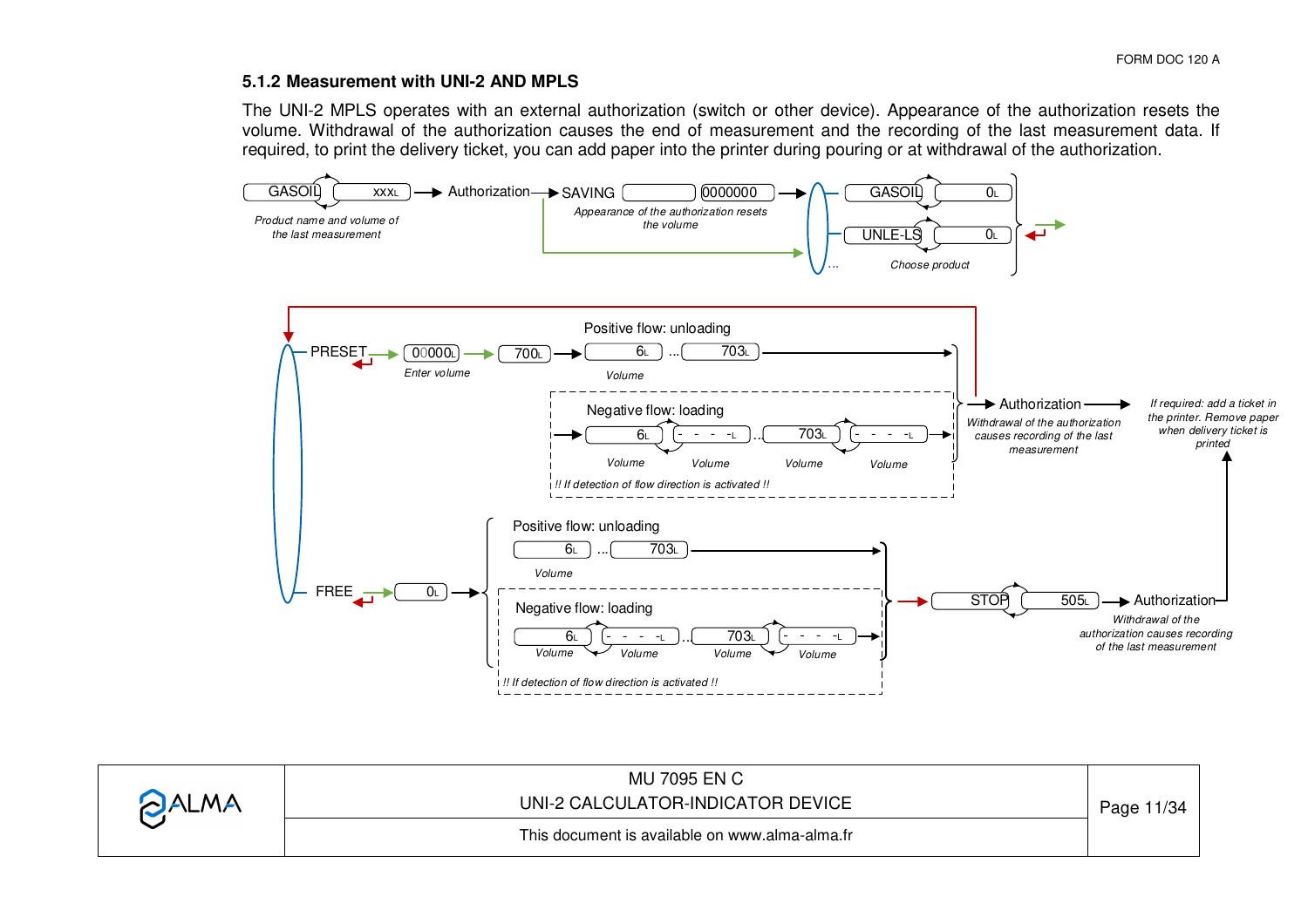#### **5.1.3 Data recording and volume reset**

### **UNI-2**

- Manual recording sequence: volume reset and recording of the last measurement data are triggered by pressing RESET at zero flow conditions
- Automatic recording sequence: the appearance of flowrate resets the volume to zero. The last measurement data are recorded when the time-out is up.

#### **UNI-2 MPLS**

Appearance of the authorization resets the volume. Withdrawal of the authorization at zero flow conditions causes the recording of the last measurement data.

#### **5.1.4 Transfer measurement results and parameters**

5.1.4.1 Transfer with the INSIDE app

The INSIDE app is used to transfer measurement results and parameters via Bluetooth or Wi-Fi. See the user guide GU 7094.

5.1.4.2 Transfer with CTD+

The CTD+ is not ATEX, this operation must be done outside potentially explosive area.

When flow rate is zero, you can transfer to the key the parameters and the measurement results of the N last days. Set N in the menu User>Interfaces>CTD+

See the user guide GU 7110

The file can be downloaded to a PC at '.csv' format.

**NOTE**: Do not plug the USB cable during data transfer.

#### **5.1.5 Printing of a delivery ticket**

5.1.5.1 Printing with the INSIDE app

Use the INSIDE app to print the delivery ticket. This feature is used to print delivery ticket as a PDF file. See the user guide GU 7094.

5.1.5.2 Printing with the CTD+ and the mobile printer kit

Use the CTD+ and the non ATEX mobile printer kit to print the delivery ticket. See the user manual MU 7087.

5.1.5.3 Printing with MPLS

If a printer is connected to the MPLS, simply add paper into the printer during pouring or at withdrawal of the authorization. Then the delivery ticket is printed when authorization is removed. You can print the ticket until next reset of the volume. Remove the ticket from the printer when printing is finished (example of a delivery ticket in ANNEX)

| <b>DALMA</b> | <b>MU 7095 EN C</b><br>UNI-2 CALCULATOR-INDICATOR DEVICE | Page 12/34 |
|--------------|----------------------------------------------------------|------------|
|              | This document is available on www.alma-alma.fr           |            |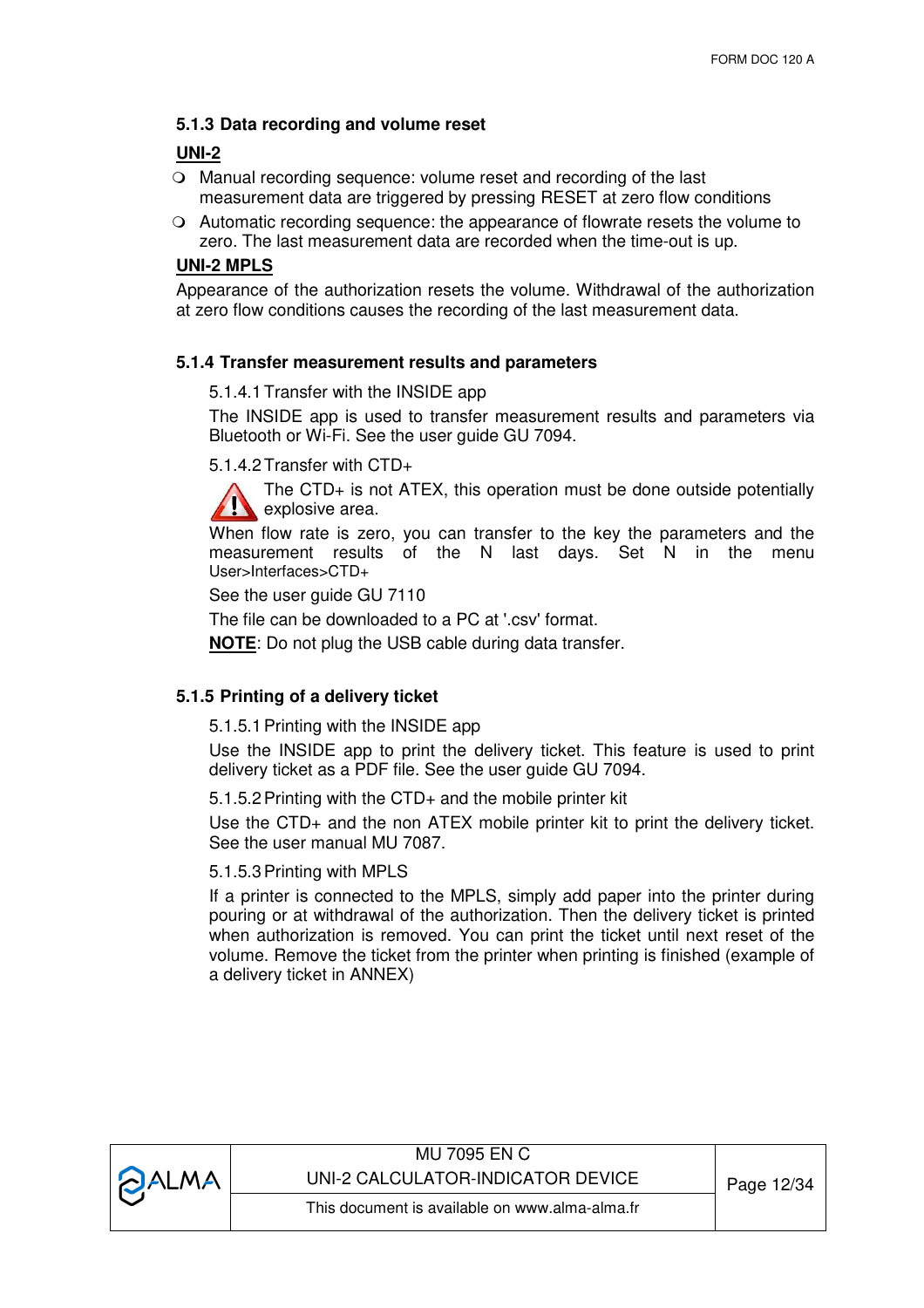#### **5.2 Menu Connect**



**Start BT**: Start or stop Bluetooth connection. The Bluetooth switches automatically to stand-by mode after two minutes of inactivity when connection is off and after ten minutes of inactivity when connection is on

**Start Wi-Fi**: Start or stop Wi-Fi connection

**Start GPS**: This menu is used to turn on the GPS manually to synchronize the clock again. This operation lasts one minute and must be done outdoors. Stop GPS at the end of synchronization.

#### **5.3 Menu Visualisa.**



If the values are preceded by this display '------'; it means they are no longer guaranteed.

#### **5.3.1 Sub-menu Last Meas.**

This menu displays the information of the last measurement. Information displayed depends on the UNI-2 configuration.





**Product**: Product

**Vm**: Volume in metering conditions

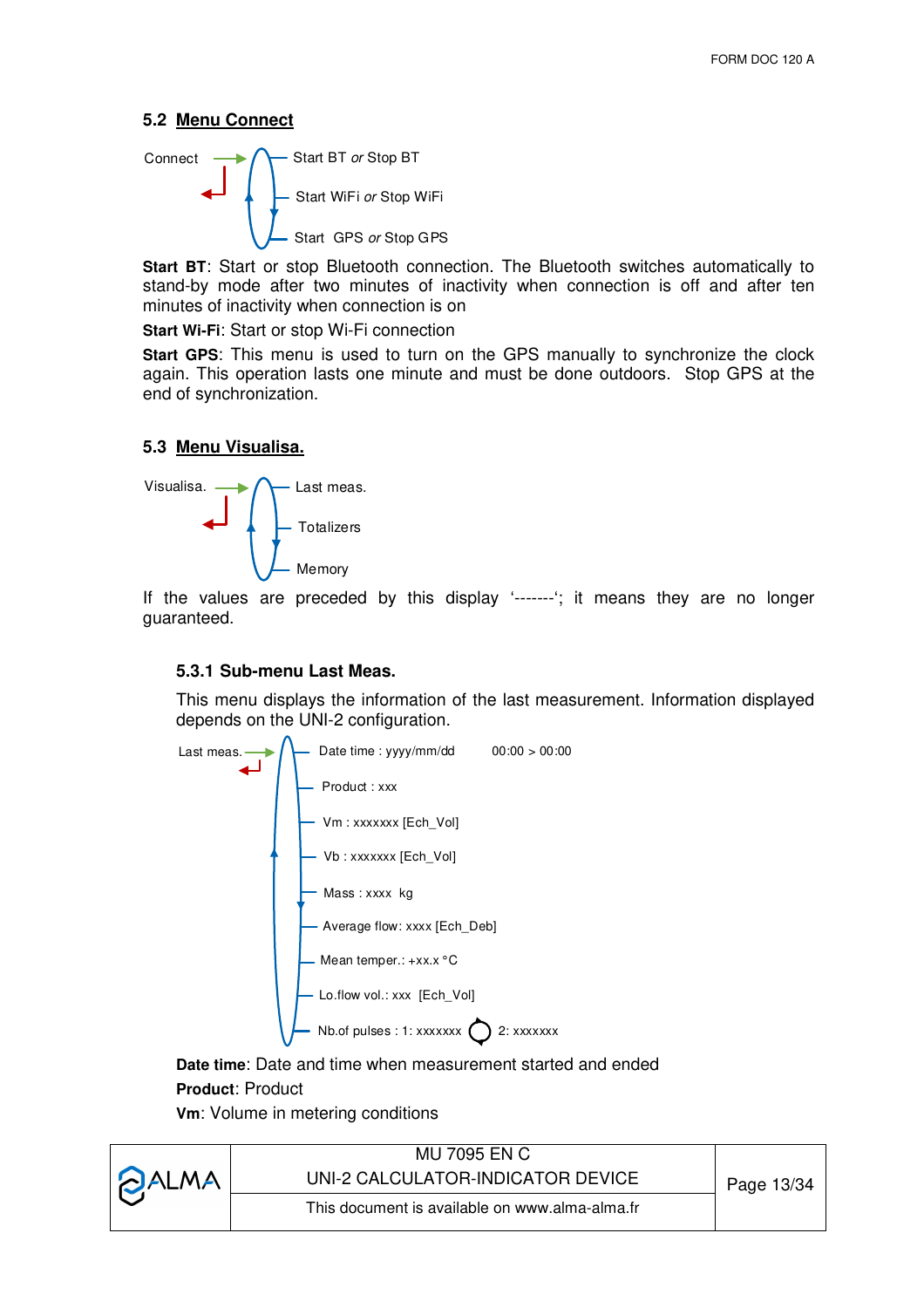**Vb**: Volume converted to the reference temperature

**Mass**: Mass

**Average flow**: Average flow of the measurement

**Mean temper**: Mean temperature of the measurement

**Lo.flow vol**: Volume measured under minimal flow rate during measurement

**Nb.of pulses**: Number of pulses by liter of the measuring device (way 1 alternating with way 2)

#### **5.3.2 Sub-menu Totalizers**



**Vm+**: Totalizer of volume in metering conditions

**Vb+**: Totalizer of volume converted to base conditions if the temperature option is activated

**Vm-**: Totalizer of volume in metering conditions for loadings, if flow direction is on

**Vb-**: Totalizer of volume converted to base conditions with temperature option, if the UNI-2 is configured to detect flow direction

#### **5.3.3 Sous-menu Memory**

Enter or validate the date and the measurement number to access the relevant data.



Available information depends on the UNI-2 configuration. Temperature, converted volume, and mass are displayed if the temperature option is activated. The measured volume of gas VG is displayed for information only. It has no metrological value.

| <b>DALMA</b> | <b>MU 7095 EN C</b><br>UNI-2 CALCULATOR-INDICATOR DEVICE | Page 14/34 |
|--------------|----------------------------------------------------------|------------|
|              | This document is available on www.alma-alma.fr           |            |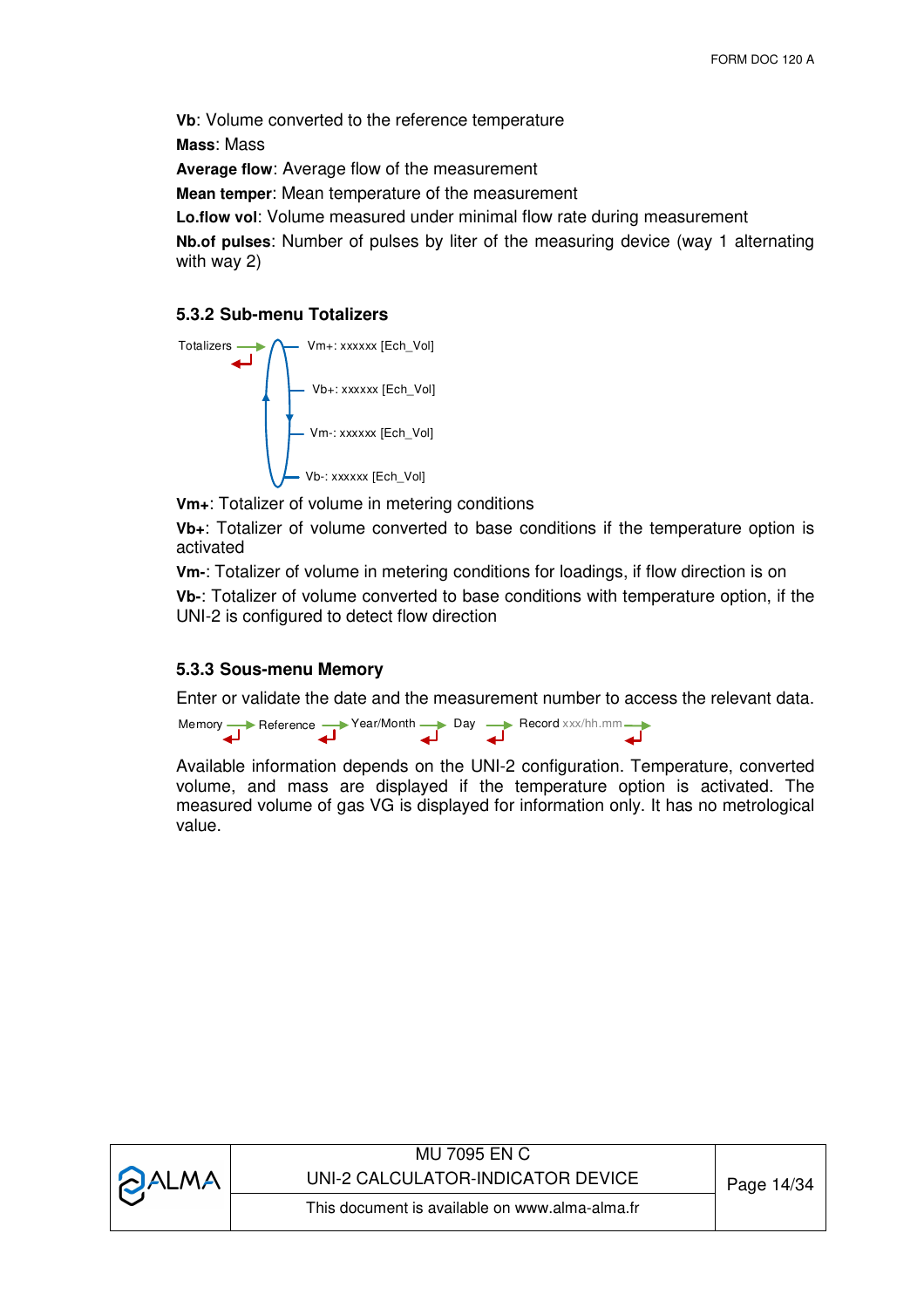

#### **5.4 Menu Supervisor**



#### **5.4.1 Sub-menu Calibration**

Measure the accuracy of the measuring system during the calibration. It is available after a measurement. With UNI-2 MPLS, remove the authorization.

**NOTE**: Only approved persons are permitted to remove the seal.

Calibration Volume: xxx [Ech\_Vol] Volume gauge: xxxx [Ech\_Vol] Er: +xx.xx<sup>%</sup> Coeff: xx.xxxx p/L Average flow: xxx [Ech\_Deb]



**Volume**: Display the volume; **Gauge volume**: Enter the volume read on the calibration mean; **Er**: Display the error in %; **Coeff**: Coefficient to be set only by an authorized person in METROLOGICAL mode, if required

**Average flow**: Average flow of the measurement

**Mean temper**: Mean temperature of the measurement

**Lo.flow vol**: Volume measured under minimal flow rate during measurement

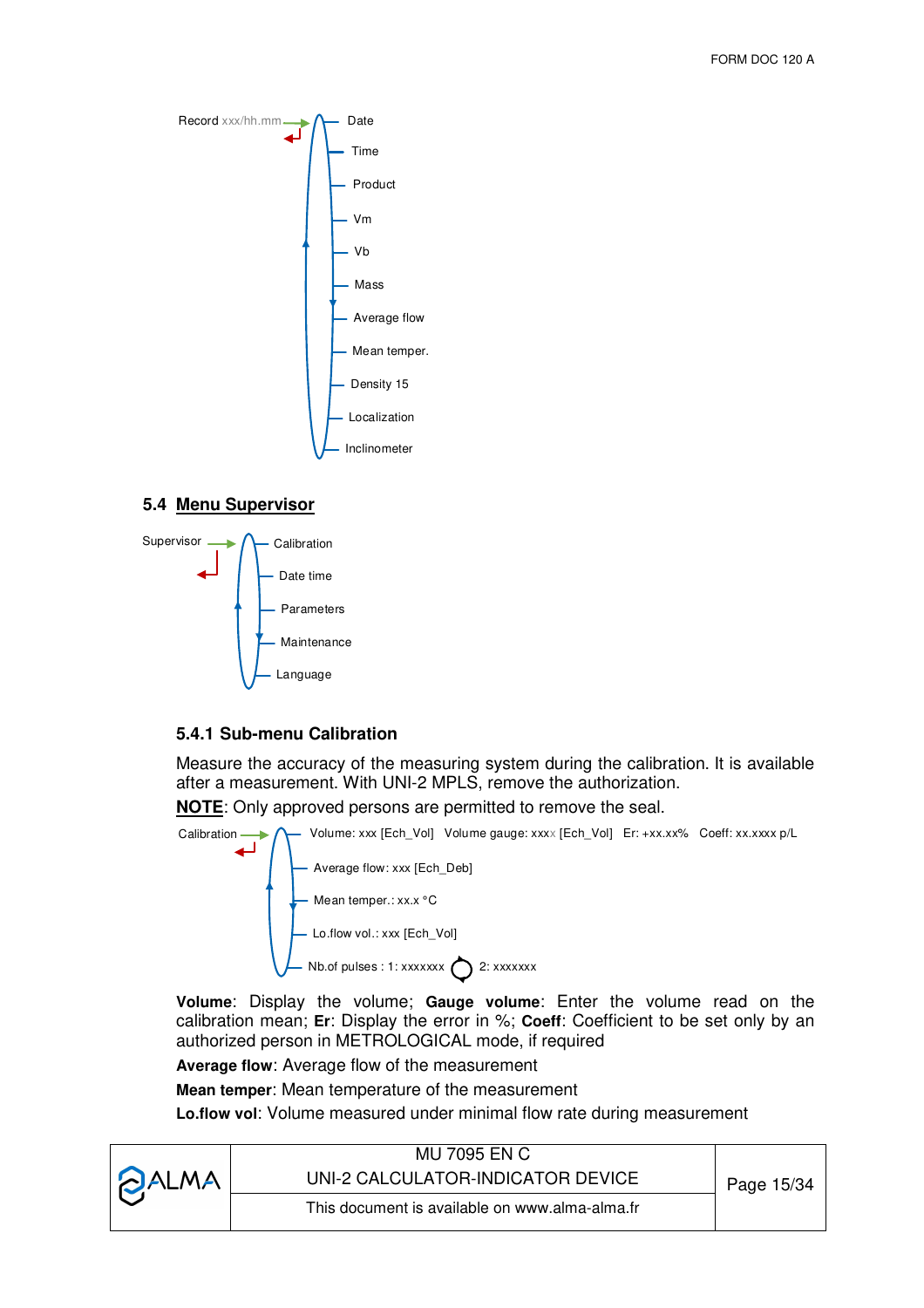**Nb.of pulses**: Number of pulses by liter of the measuring device (way 1 alternating with way 2)





**Season**: This menu is used to change from summer to winter time (and back again). **Date format**: This menu is used to choose the date format **Automatic**:

- **ON:** Timing recovery with the GPS
- **OFF:** Date and time are set manually

| <b>PALMA</b> | MU 7095 EN C<br>UNI-2 CALCULATOR-INDICATOR DEVICE | Page 16/34 |
|--------------|---------------------------------------------------|------------|
|              | This document is available on www.alma-alma.fr    |            |
|              |                                                   |            |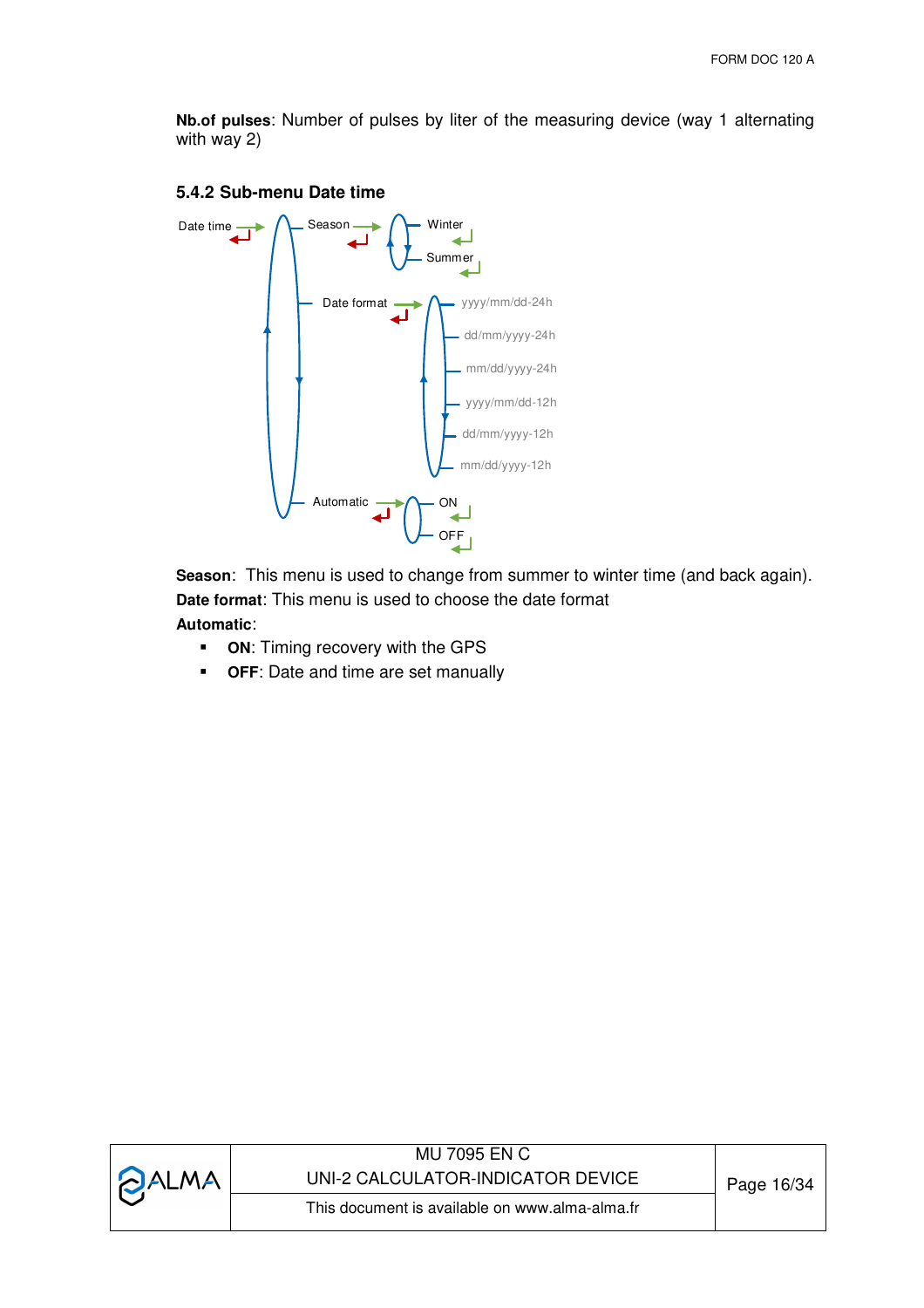#### **5.4.3 Sub-menu Parameters**

This menu is used to display the parameters set in METROLOGICAL mode. The values depend on the configuration. The values depend on the configuration.



| <b>PALMA</b> | MU 7095 EN C<br>UNI-2 CALCULATOR-INDICATOR DEVICE | Page 17/34 |
|--------------|---------------------------------------------------|------------|
|              | This document is available on www.alma-alma.fr    |            |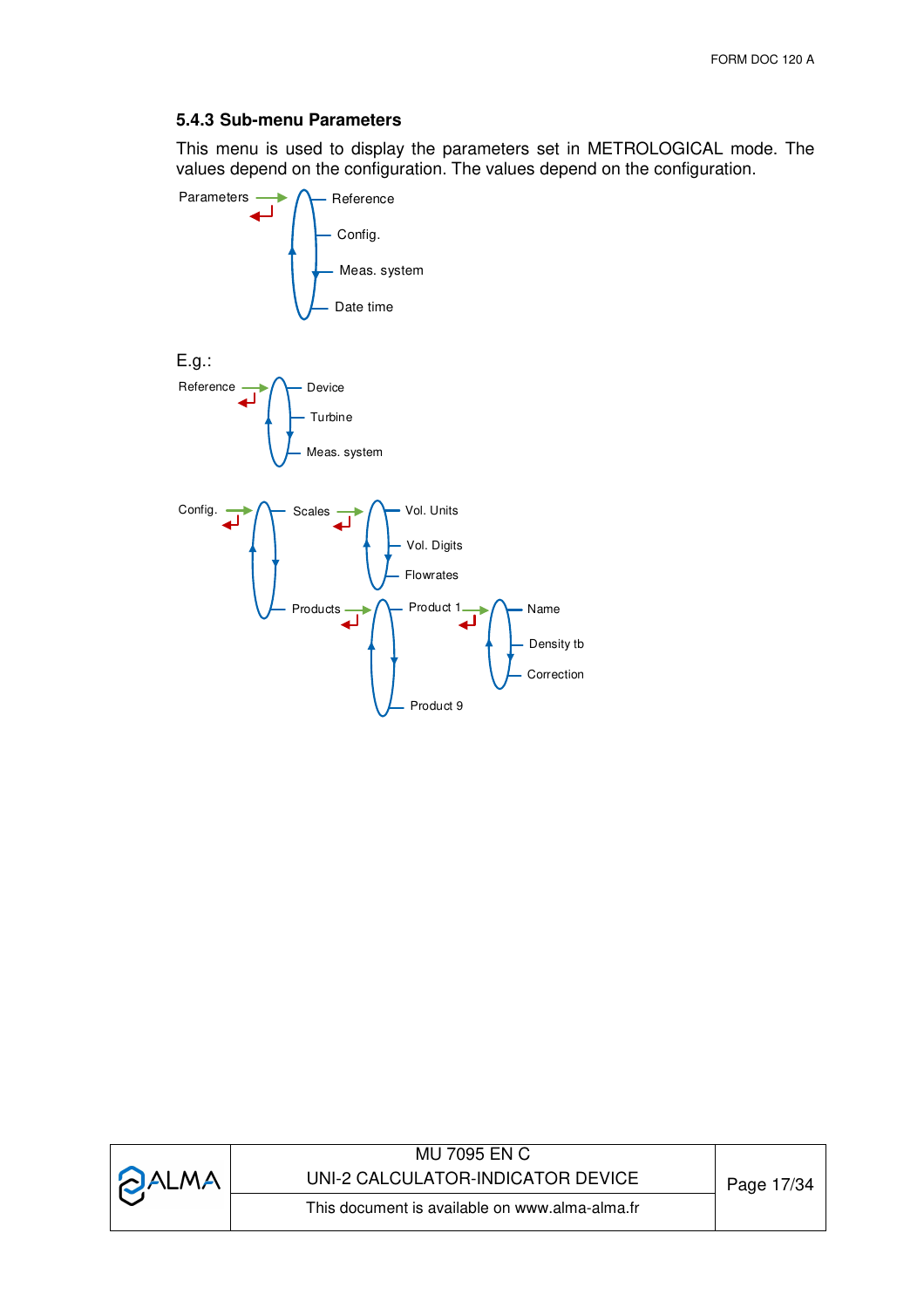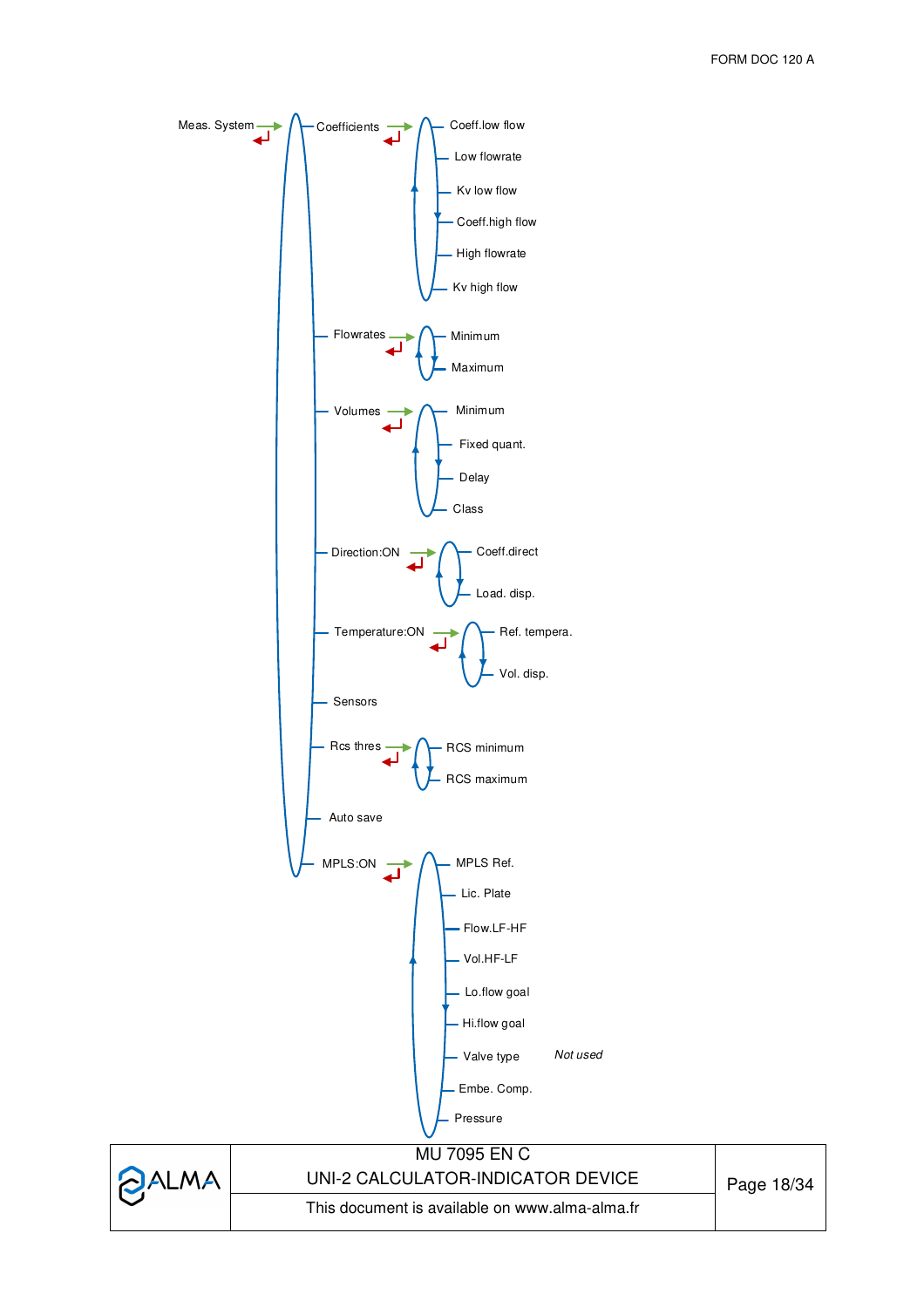

#### **5.4.4 Sub-menu Maintenance**



#### **Sensors**:

- **Gas detect. 1**: Current and status (wet or dry) of the gas detector 1
- **Gas detect. 2**: Current and status (wet or dry) of the gas detector 2
- **Temperature: Product temperature**

**Circuit Inf.**:

- **Bat.voltage** : Batteries voltage and remaining charge (from 0% to 100%)
- **Reg. V and I**: Internal supply voltage and current of the UNI-2 circuit

|              | MU 7095 EN C                                   |            |
|--------------|------------------------------------------------|------------|
| <b>DALMA</b> | UNI-2 CALCULATOR-INDICATOR DEVICE              | Page 19/34 |
|              | This document is available on www.alma-alma.fr |            |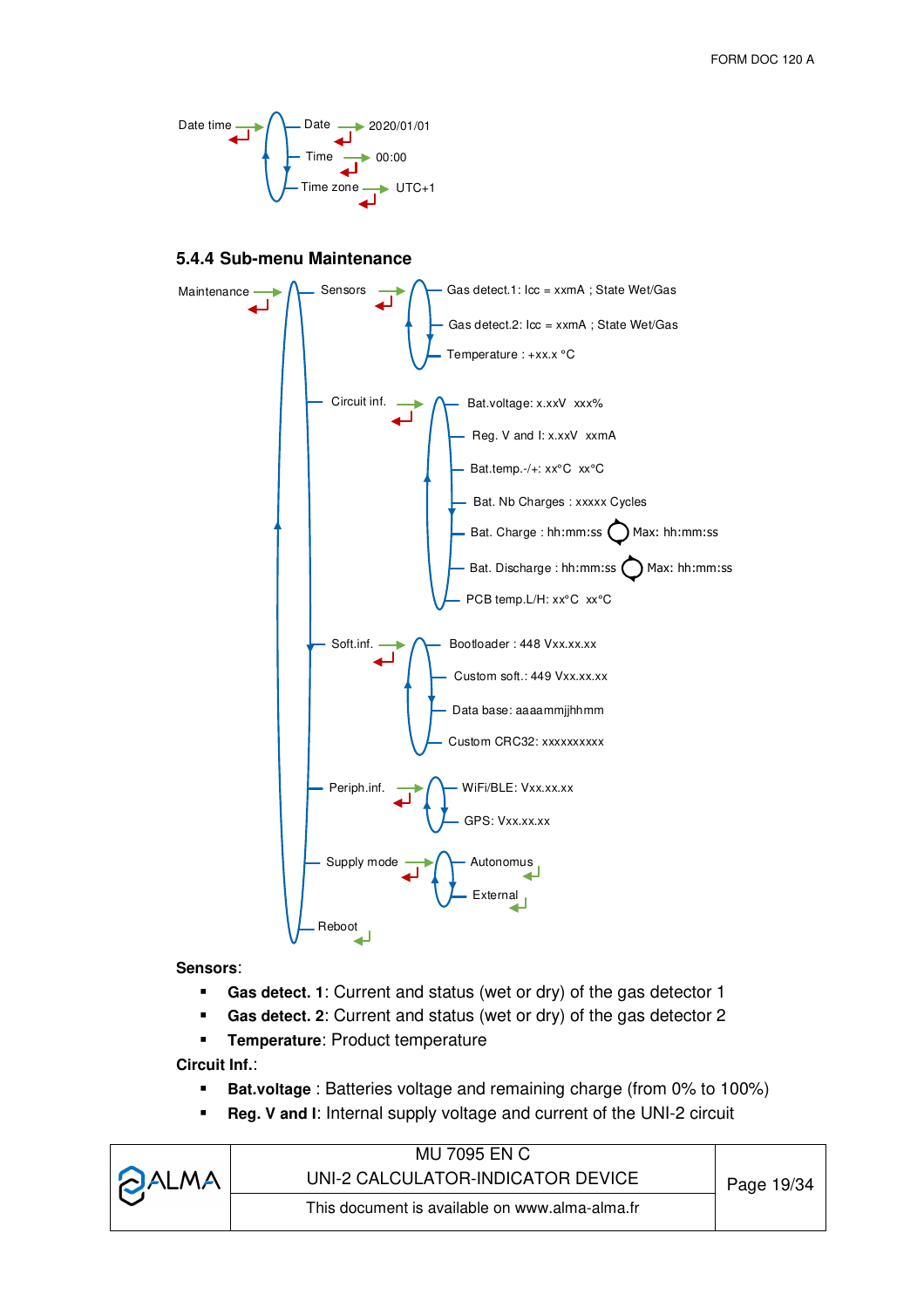- **Bat. temp.-/+**: Minimum and maximum values of the batteries temperature
- **Bat. Nb Charges**: Number of charge cycles with the WIC 01
- **Bat. Charge:** Alternating display of the current and maximum charging time among all charging cycles with the WIC 01
- **Bat. Discharge:** Alternating display of the current and maximum discharging time among all discharging cycles with the WIC 01
- **PCB temp. L/H:** Minimum and maximum values of printed circuit operating temperatures in °C

**Soft.Inf.**: Information about the software, the database and the app

**Periph.inf.**: Information about peripherals (Wi-Fi/Bluetooth and GPS) **Supply mode**:

- **Autonomus**: For mobile equipment powered by batteries
- **External:** For the stationary equipment powered by the vehicle

Do not validate this menu if the UNI-2 is powered by batteries.

**Reboot**: When blocked, the UNI-2 reboots. Metrological and supervisor parameters are saved as well as the measurements recording

#### **5.4.5 Sub-menu Language**

Select the display language. This menu is available if a translation catalogue is uploaded in the UNI-2.



#### **5.5 Menu Interfaces**



#### **5.5.1 Sub-menu Bluetooth**



**State**: Status of the Bluetooth connection

**Name**: Assign a Bluetooth device name to UNI-2 (alphanumeric value such as the serial number for example)

| <b>PALMA</b> | MU 7095 EN C<br>UNI-2 CALCULATOR-INDICATOR DEVICE | Page 20/34 |
|--------------|---------------------------------------------------|------------|
|              | This document is available on www.alma-alma.fr    |            |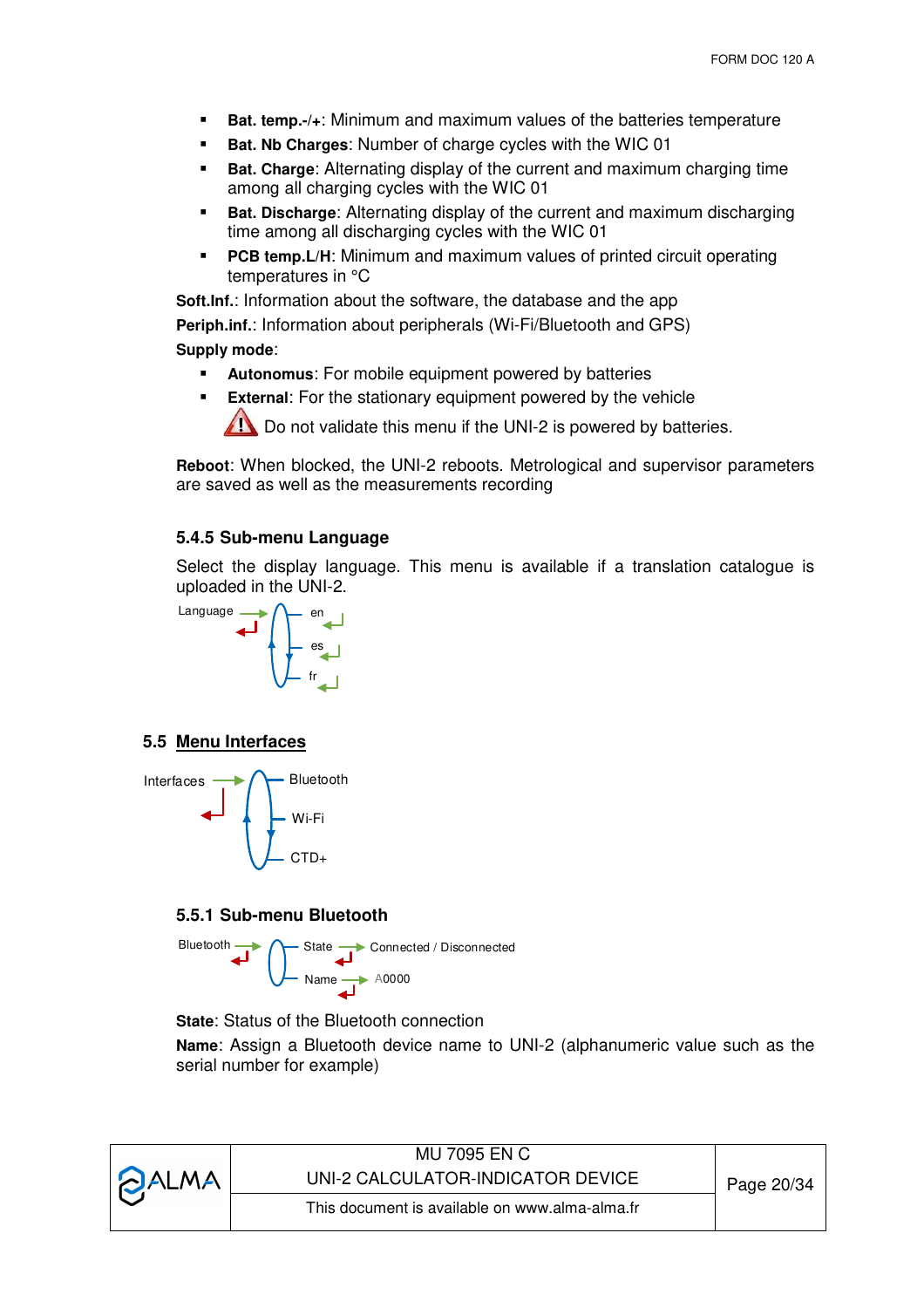#### **5.5.2 Sub-menu Wi-Fi**

Characteristics of the wireless network access point



#### **State**:

**Connect**: Status of the Wi-Fi connection

#### **Config**:

- **DHCP**:
	- **ON**: The Wi-Fi network automatically assigns an IP address to the UNI-2
	- **OFF**: The parameters of the Wi-Fi connection are set manually
- **IP**: IP address of the UNI-2
- **Mask**: Subnet mask (IP mask for the internal IP address allocation)
- **Gateway**: Gateway (IP Address for the internet access of the Ethernet interface)
- **DNS:IP address to access a DNS server**

**Hosts**: You can set three access points

The Wi-Fi network name and the Wi-Fi password cannot exceed 10 characters. The allowed special characters are + and -

- **Network name**: Wi-Fi network name
- **Password**: Wi-Fi network password
- **Clear:** Clear the network data

#### **Modbus**:

- **ID**: UNI-2 Modbus identifier between 0 and 255
- **Port**: TCP/IP access port for Modbus protocol

**PALMA** 

## MU 7095 EN C UNI-2 CALCULATOR-INDICATOR DEVICE Page 21/34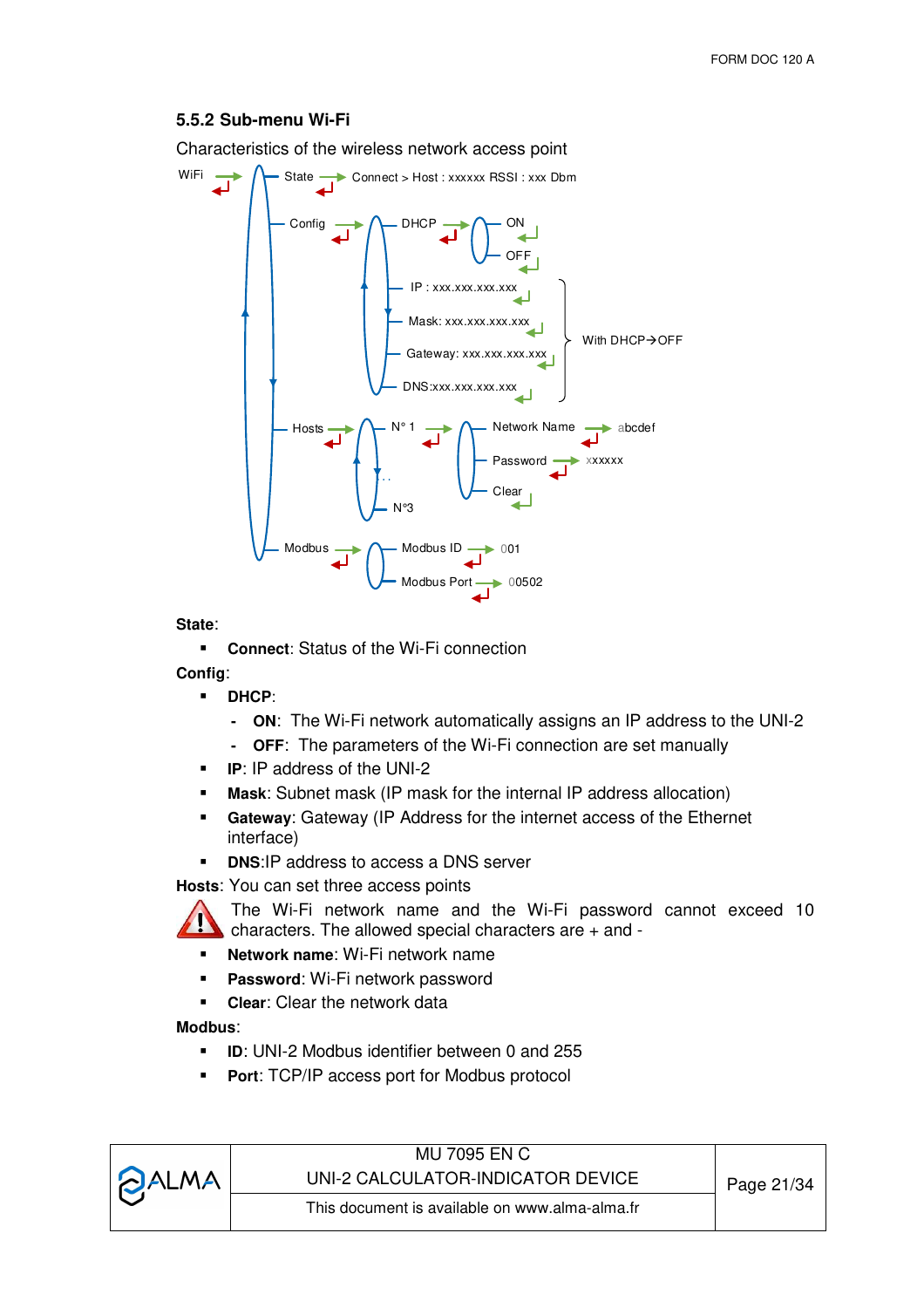#### **5.5.3 Sub-menu CTD+**

 $CTD + \longrightarrow$  Nb. of days  $\longrightarrow 007$ 

**Nb. of days**: Set the number of days N for the transfer of the measurement results on the CTD+. If N=007, the measurement results of the last 7 days will be transferred

#### **5.6 List of alarms**

Should a fault occur, the UNI-2 displays Alarm: name of the default at the bottom of the screen. The volume remains visible. The operator acknowledges the fault by pressing VALID (even when pouring). Apart from battery related faults, persistent faults cannot be acknowledged. Once the fault is acknowledged, the selected value is displayed alternately with "-------" to indicate that the measured values are no longer guaranteed.

| <b>PALMA</b> | MU 7095 EN C<br>UNI-2 CALCULATOR-INDICATOR DEVICE | Page 22/34 |
|--------------|---------------------------------------------------|------------|
|              | This document is available on www.alma-alma.fr    |            |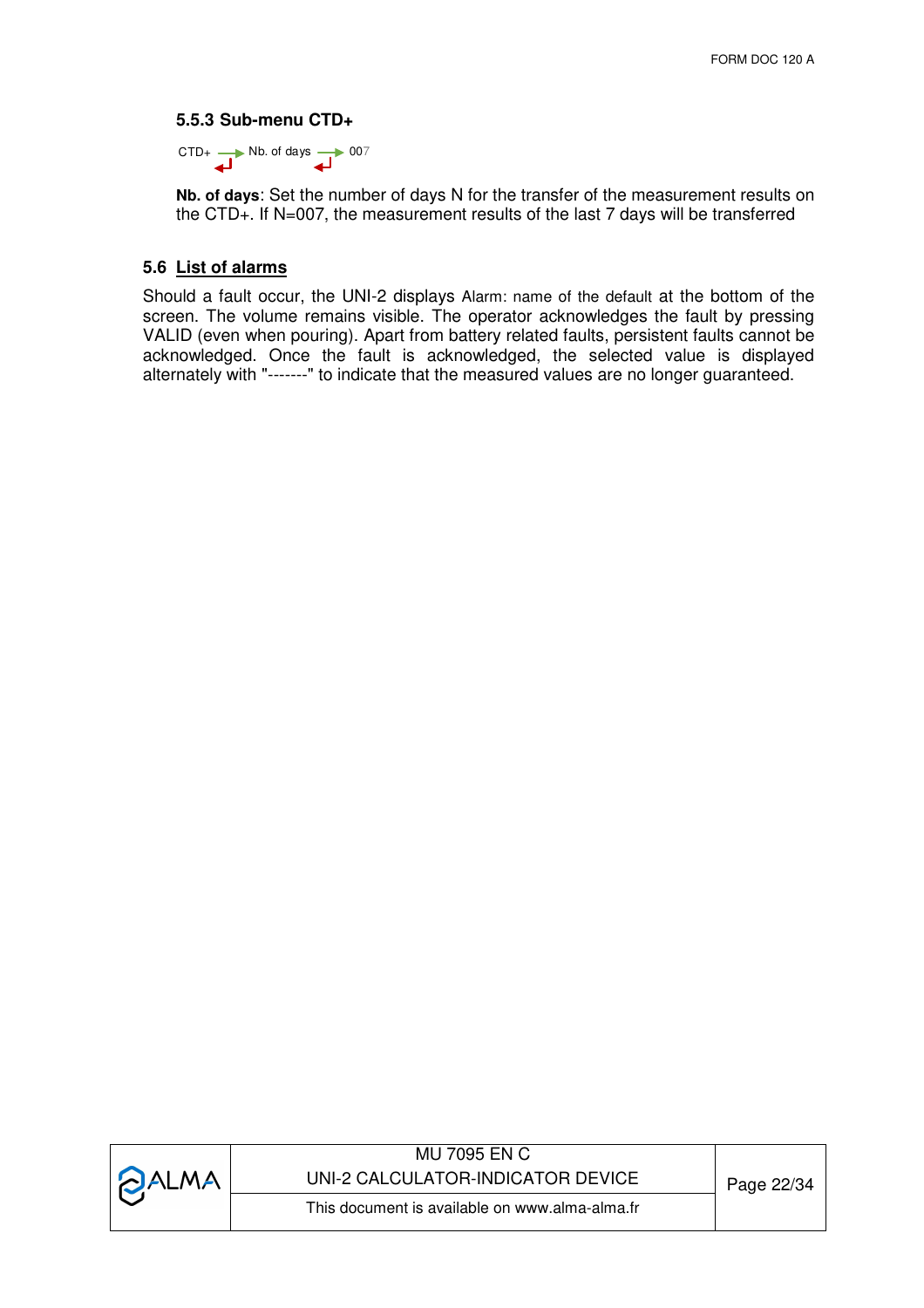|              |              | <b>DISPLAY</b> | <b>MEANING</b>                                                                                 | <b>ACTION</b>                                                                                                                                                                              |
|--------------|--------------|----------------|------------------------------------------------------------------------------------------------|--------------------------------------------------------------------------------------------------------------------------------------------------------------------------------------------|
|              |              | Overflow       | Volume greater than 4 194 304 liters                                                           | Reset the device                                                                                                                                                                           |
|              |              | Low flowrate   | Flow rate less than the setting minimal flow rate                                              | Do a check of the hydraulic configuration and the flowing                                                                                                                                  |
|              |              | No flowrate    | No flowrate                                                                                    | Do a check of the hydraulic configuration and the flowing                                                                                                                                  |
|              |              | Pressure low   | Pressure below the minimum threshold                                                           | Do a check of the setup / the transmitter status                                                                                                                                           |
|              |              | Sensor 1       | High gas detector fault (GDh)                                                                  | Use the maintenance menu to do a check of the detector status                                                                                                                              |
|              |              | Sensor 2       | Low gas detector fault (GDI)                                                                   | Use the maintenance menu to do a check of the detector status                                                                                                                              |
|              | COMMON       | Direction      | Flow direction change during metering                                                          | Do a check of the hydraulic configuration and the flowing                                                                                                                                  |
|              |              | Failure        | Problem with the transfer of the files to the CTD+                                             | See GU 7110                                                                                                                                                                                |
| <b>USER</b>  |              | Bat too low    | Battery is not charged enough to light the display or to<br>start Bluetooth, Wi-Fi or GPS      | Outside potentially explosive area: 2 Charge the battery (min 50%)                                                                                                                         |
|              |              | Init Bluetooth | Bluetooth module initialization problem                                                        | Restart the UNI-2 via the menu Supervisor>Maintenance>Reboot                                                                                                                               |
|              |              | Init GPS       | GPS module initialization problem                                                              | Restart the UNI-2 via the menu Supervisor>Maintenance>Reboot                                                                                                                               |
|              |              | Init Wi-Fi     | Wi-Fi module initialization problem                                                            | Restart the UNI-2 via the menu Supervisor>Maintenance>Reboot                                                                                                                               |
|              |              | Stop           | Intentional interruption of the discharge                                                      | End delivery                                                                                                                                                                               |
|              |              | Authorization  | The authorization has been removed during pouring                                              | Stop delivery                                                                                                                                                                              |
|              | <u>den</u>   | Leak           | Counting of a volume greater than or equal to 1 liter<br>(metering off)                        | Acknowledge the alarm to end measurement                                                                                                                                                   |
|              |              | Preset         | Volume $\ge$ preset volume+1% the minimum quantity                                             | Acknowledge the alarm                                                                                                                                                                      |
|              |              | Flowrates      | Flow setting fault                                                                             | Do a check of the parameters                                                                                                                                                               |
|              |              | Frequency      | Frequency fault                                                                                | Do a check of the parameters                                                                                                                                                               |
|              |              | Coefficients   | Difference two coefficients is greater than 0.5%                                               | Do a check of the coefficients setup                                                                                                                                                       |
|              |              | Metering       | Problem of metering with the meter                                                             | Do a check of the parameters                                                                                                                                                               |
|              |              | High flowrate  | Flowrate greater than the setting maximum flowrate                                             | Do a check of the parameters                                                                                                                                                               |
|              |              | Low flow high  | Flow greater than 20m <sup>3</sup> /h while GDh dry                                            | Do a check of the parameters                                                                                                                                                               |
|              |              | Date time      | Loss of date and time                                                                          | Set date and time in metrological mode or use the menu<br>Connect>Start GPS to switch on the GPS.<br>This operation must be done outdoors. It lasts one minute to<br>synchronize the clock |
|              |              | Gas            | GDh is wet but GDI is dry                                                                      | Do a check of the hydraulic configuration / detector status                                                                                                                                |
|              |              | Dry metering   | When using a pump. The volume of gas is greater than<br>the minimum measured quantity          | Stop metering                                                                                                                                                                              |
|              | NOMM         | Coil           | Loss of pulse transmitter signal                                                               | Do a check of the connection with the pulse transmitter                                                                                                                                    |
| TOR          |              | Temperature    | Faulty temperature measure. Temperature less than -<br>20°C or greater than 50°C               | Do a check of the temperature sensor (measure and calibration)                                                                                                                             |
| <b>REPAR</b> | ŏ            | Pressure       | Incorrect measure of pressure                                                                  | If steady alarm, substitution of the UNI-2                                                                                                                                                 |
|              |              | Display        | LCD display fault                                                                              | If steady alarm, substitution of the UNI-2                                                                                                                                                 |
|              |              | Watchdog       | Fault with card                                                                                | If steady alarm, substitution of the UNI-2                                                                                                                                                 |
|              |              | Program        | Error on the checksum of the metrological data                                                 | If steady alarm, substitution of the UNI-2                                                                                                                                                 |
|              |              | <b>RAM</b>     | Saved memory fault                                                                             | If steady alarm, substitution of the UNI-2                                                                                                                                                 |
|              |              | Memory         | Bad writing into the memory                                                                    | If steady alarm, substitution of the UNI-2                                                                                                                                                 |
|              |              | Metrological   | Loss of configuration                                                                          | If steady alarm, substitution of the UNI-2                                                                                                                                                 |
|              |              | Low Battery    | The battery is no more charging                                                                | Substitution of the battery                                                                                                                                                                |
|              |              | Totaliser      | <b>Totalizer fault</b>                                                                         | If steady alarm, substitution of the UNI-2                                                                                                                                                 |
|              |              | Memory default | Problem with the measurement integrity: loss of<br>backup data concerning the last measurement | If steady alarm, substitution of the UNI-2                                                                                                                                                 |
|              |              | Micro SD card  | Problem with the micro SD card                                                                 | Make sure the micro SD card is in. Try another one if necessary                                                                                                                            |
|              | <b>NIPLS</b> | Reception      | Problem of communication protocol between the UNI-2<br>and the MPLS                            | Make sure the device is supported                                                                                                                                                          |
|              |              | Communication  | No more communication on the IRDA link to the MPLS                                             | Do a check of the IRDA link                                                                                                                                                                |



# MU 7095 EN C UNI-2 CALCULATOR-INDICATOR DEVICE Page 23/34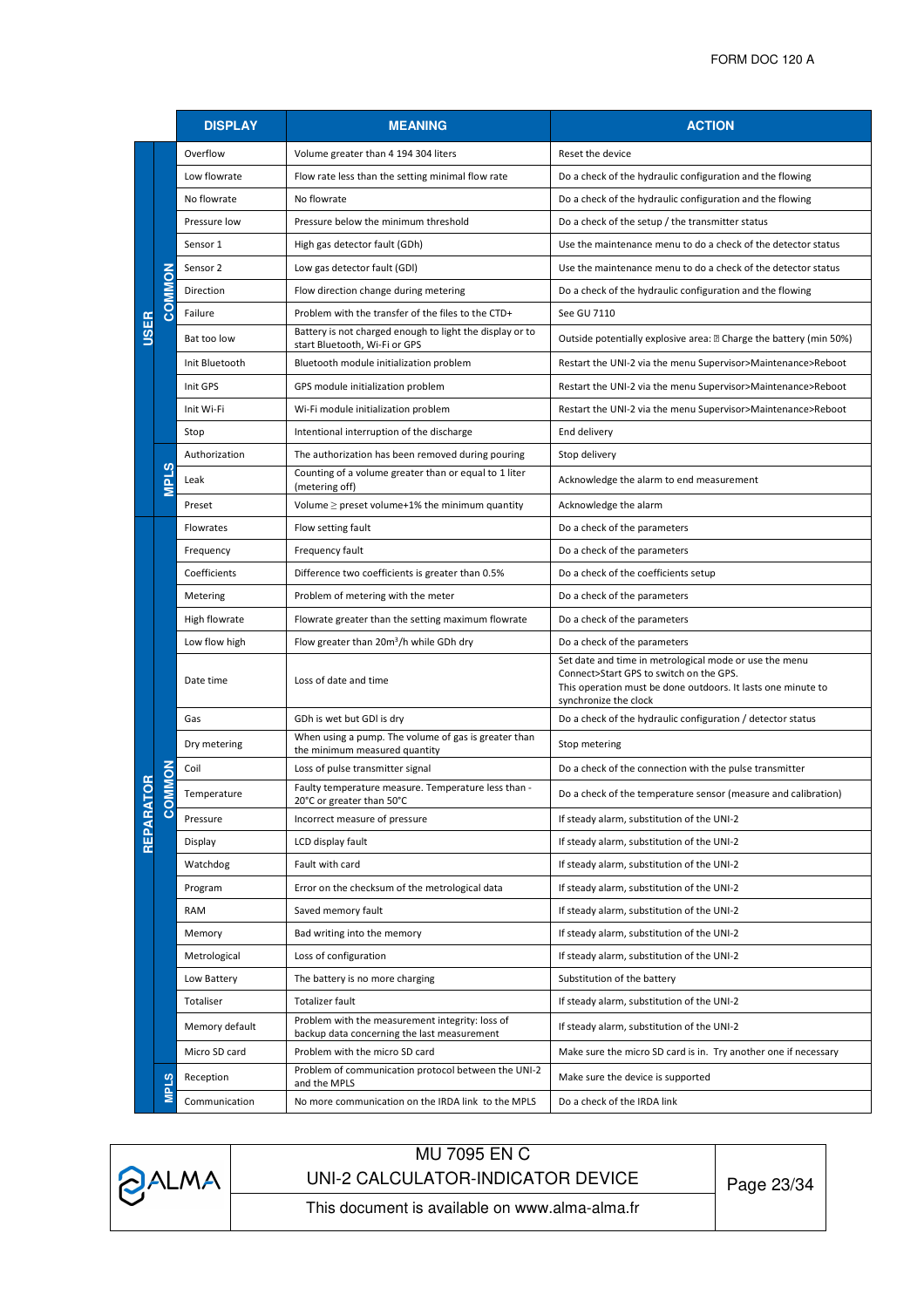## **6 CONFIGURE THE UNI-2: METROLOGICAL MODE**



# **Setup should be done under cover, metering off, with dry gas detectors.**

**NOTE**: Only approved persons are permitted to change parameters

The configuration parameters can only be modified by pressing the micro BP Metro on the electronic board.

Exit the METROLOGICAL MODE by pressing the micro BP Metro. The UNI-2 resets.

The option to display the volume (volume in metering conditions or volume converted to base conditions) is made in menu Meas. System>Temperature>Vol. disp. when the temperature is activated.

## **6.1 Menu References**



**Device**: Set the serial number of the UNI-2 **Turbine**: Set the serial number of the turbine meter **Meas. system**: Set the serial number of the measuring system

## **6.2 Menu Config.**



| <b>DALMA</b> | MU 7095 EN C<br>UNI-2 CALCULATOR-INDICATOR DEVICE | Page 24/34 |
|--------------|---------------------------------------------------|------------|
|              | This document is available on www.alma-alma.fr    |            |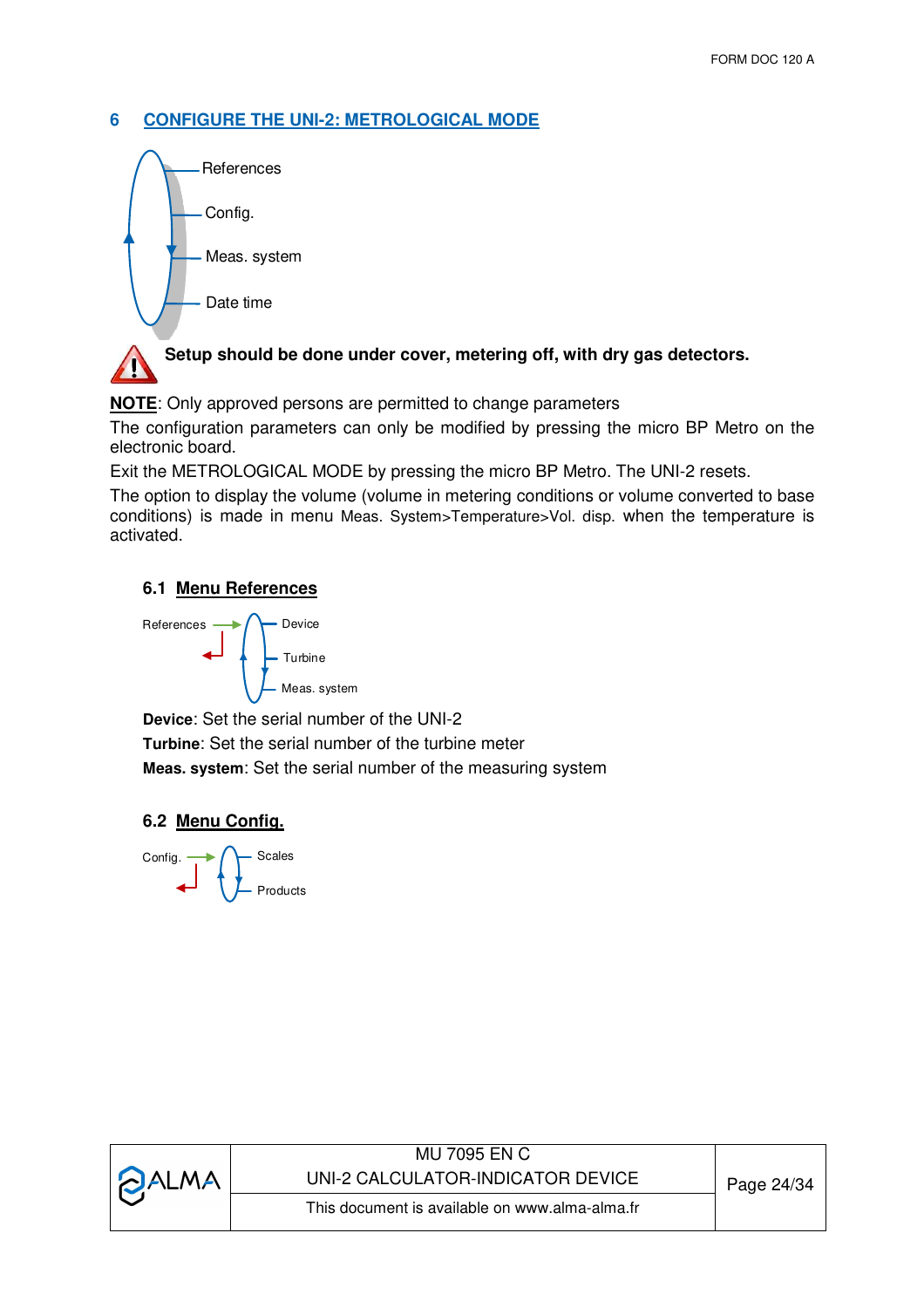#### **6.2.1 Sub-menu Scales**



**Vol. Units**: Select the unit of the volume.



**Vol. Digits**: Select the accuracy of the volume.



**Flowrates**: Select the unit and the accuracy of the flowrate.



|              | MU 7095 EN C                                   |            |
|--------------|------------------------------------------------|------------|
| <b>DALMA</b> | UNI-2 CALCULATOR-INDICATOR DEVICE              | Page 25/34 |
|              | This document is available on www.alma-alma.fr |            |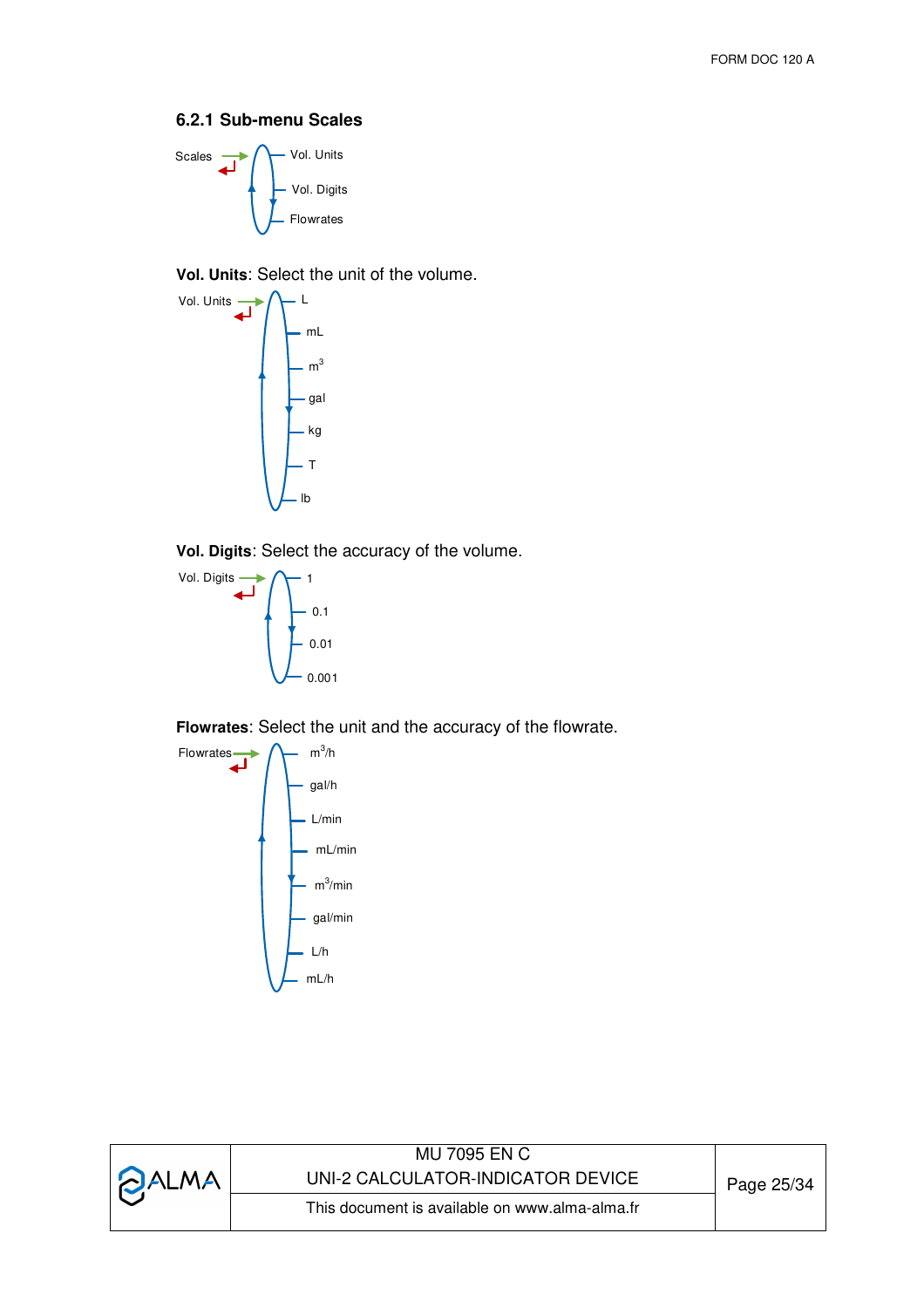#### **6.2.2 Sub-menu Products**



You can configure 9 different products.

**Name**: Enter the product name (max 8 alphanumeric characters)

**Density tb**: Enter the density in kg/m<sup>3</sup> in base conditions (min: 550 max: 1100). Set 0000 to remove the product from the list displayed in USER mode

**Correction**: Select if the correction is on or off for the product. If Density tb≤750  $\rightarrow$  Correction=ON. Otherwise $\rightarrow$  Correction=OFF

The UNI-2 is configured as follows:



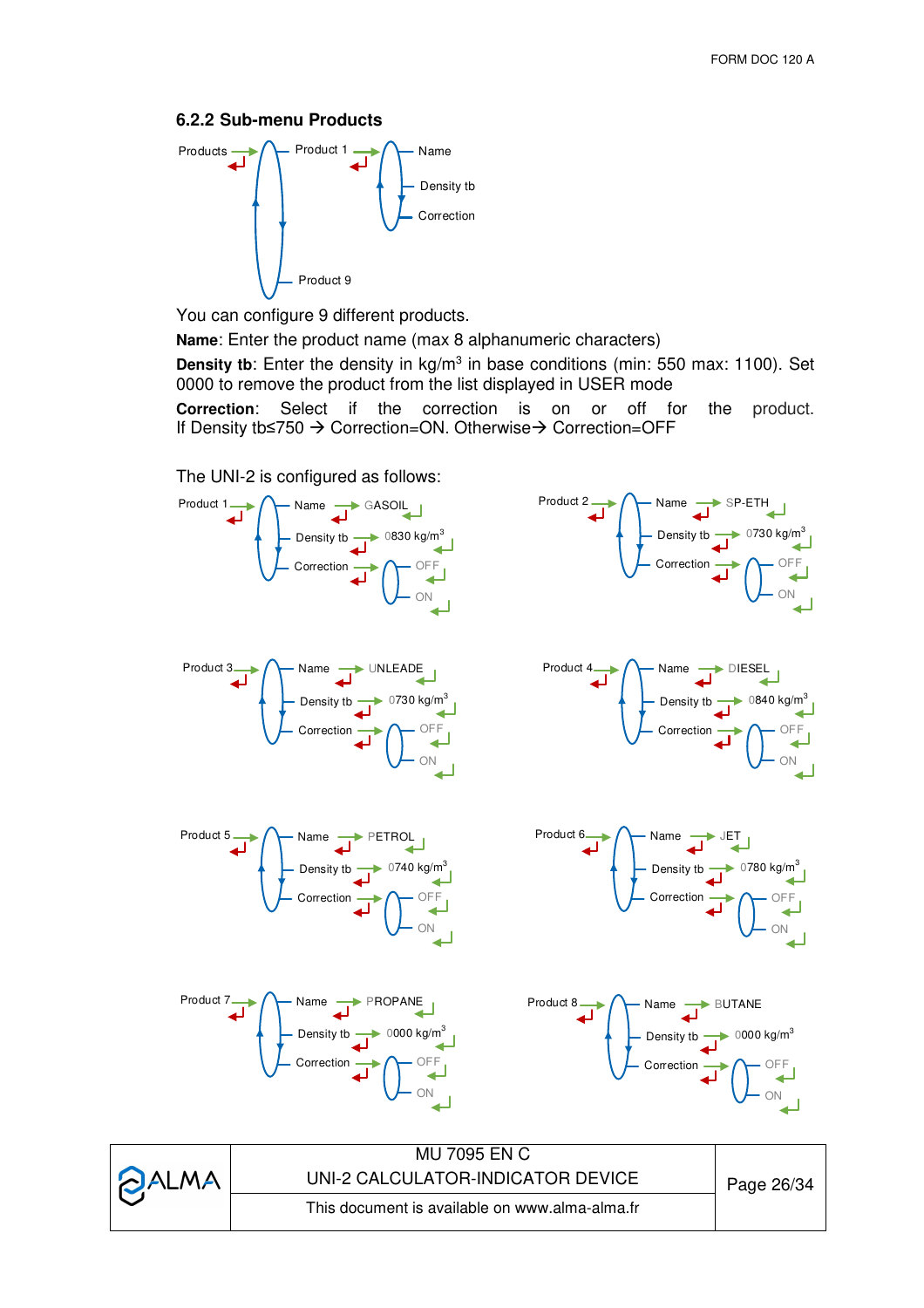

#### **6.3 Menu Meas. System**



#### **6.3.1 Sub-menu Coefficients**

**Coeff.low flow**: Coefficient for low flow (pulses/liter)

**Low flowrate**: Flowrate corresponding to Coeff.low flow. Unit depends on the configuration (Config.>Scales>Flowrates)

**Kv low flow**: Correction coefficient (‰) at low flowrate for low viscosity products **Coeff.high flow**: Coefficient for high flow (pulses/liter)

**High flowrate**: Flowrate corresponding to Coeff.high flow. Unit depends on the configuration (Config.>Scales>Flowrates)

**Kv high flow**: Correction coefficient (‰) at high flowrate for low viscosity products



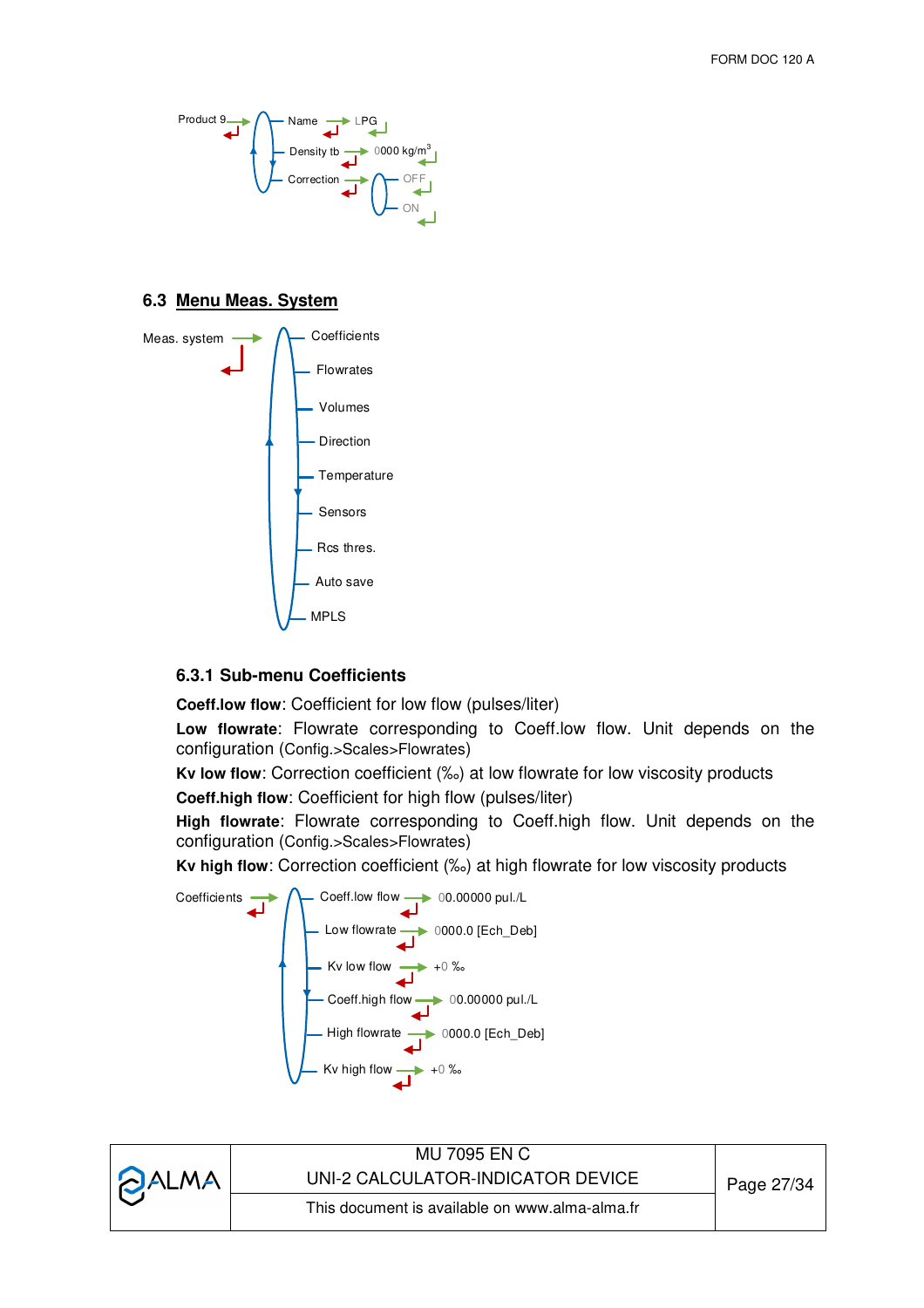When parameters **Low flowrate** and **High flowrate** are set to zero, parameters **Coeff.high flow** and **Kv high flow** are not applied.

Adjustment of coefficients for several flowrates:



Coefficients applied in accordance with flowrate and product density

#### **6.3.2 Sub-menu Flowrates**



**Minimum**: Minimum flowrate of the measuring system. Unit depends on the configuration (Config.>Scales>Flowrates)

**Maximum**: Maximum flowrate of the measuring system. Unit depends on the configuration (Config.>Scales>Flowrates)

#### **6.3.3 Sub-menu Volumes**



**Minimum**: Minimum measured quantity to guaranty the measurement. Unit depends on the choice made for the scale interval

**Fixed quant.**: End of counting fixed volume of the measuring system. Unit depends on the choice made for the scale interval. Not applicable without gas detectors

**Delay**: Delay for the additional volume (upper gas detector dry). Unit depends on the choice made for the scale interval. Not applicable without gas detectors

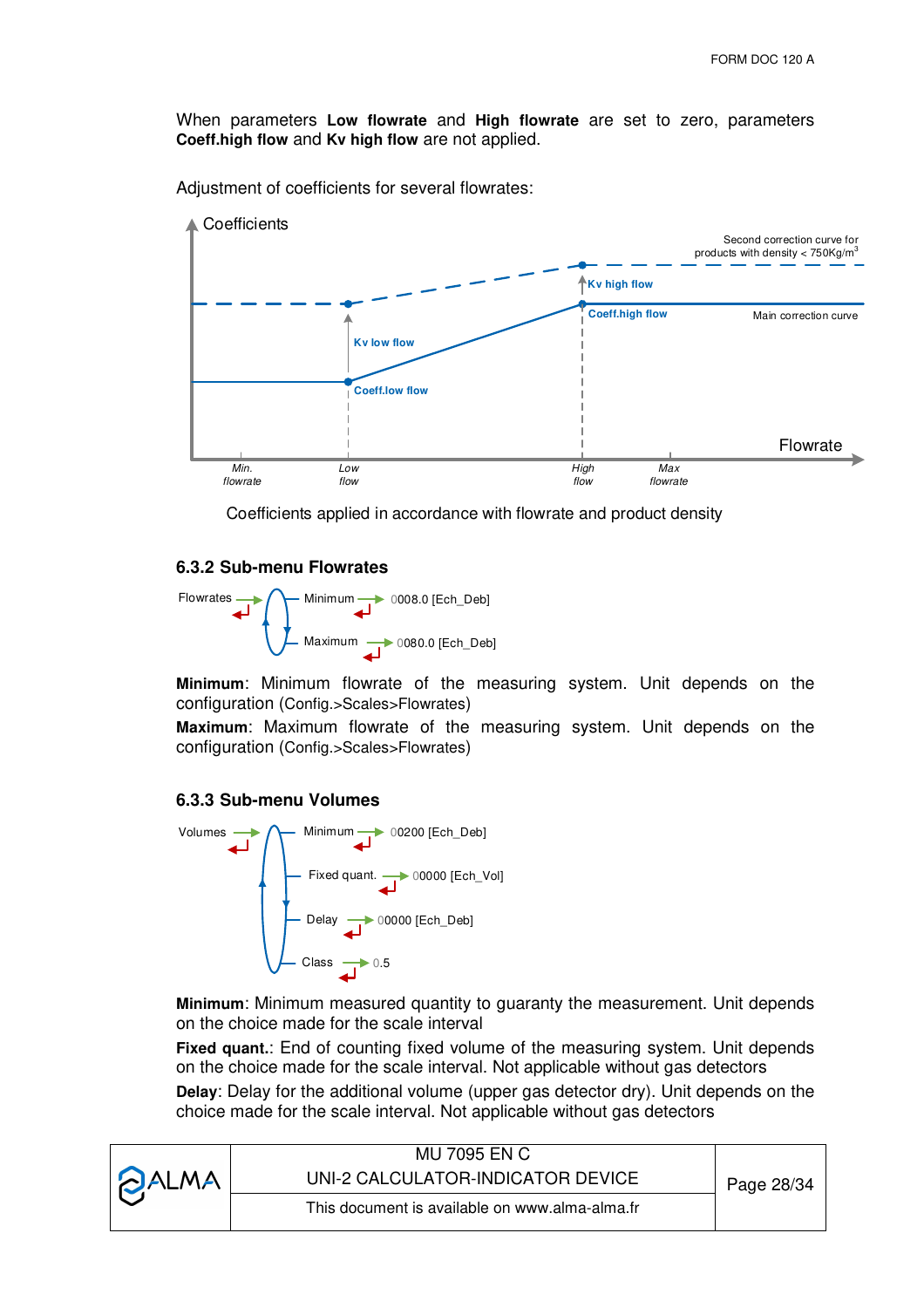**Class**: Accuracy class of the measuring system. Authorized values: 0.5 or 1

#### **6.3.4 Sous-menu Direction**



**Enable**: Choose ON if the UNI-2 is intended to detect the loading direction and is able to sum loading volumes in a specific totalizer (non guaranteed volumes)

**Coeff.direct**: Additional correction coefficient (‰) for loading direction. Authorized values: integer between ±30

**Load. disp.**: Choose ON to enable display and memorization of volumes for loading direction

#### **6.3.5 Sub-menu Temperature**

This menu is an option. It is used to calibrate the temperature into the UNI-2. See maintenance sheet FM 8513



**Enable**: Enable or disable the product temperature control

**Calibration**: The temperature calibration can be done either on two measuring points or on a single measuring point.

- Calibration on two temperature measuring points: The measure must be done outside the range -20 to +50°C. First point at t<- 20°C, second point at t>+50°C.
- Calibration on a single temperature measuring point: The measure must be done in the range  $-20$  to  $+50^{\circ}$ C.

**Ref. tempera**: Reference temperature (°C)

**Vol. disp.**: Choose the volume displayed in USER mode:

- **Vm: Volume in metering conditions**
- **Vb**: Volume converted to the reference temperature

|              | MU 7095 EN C                                   |            |
|--------------|------------------------------------------------|------------|
| <b>DALMA</b> | UNI-2 CALCULATOR-INDICATOR DEVICE              | Page 29/34 |
|              | This document is available on www.alma-alma.fr |            |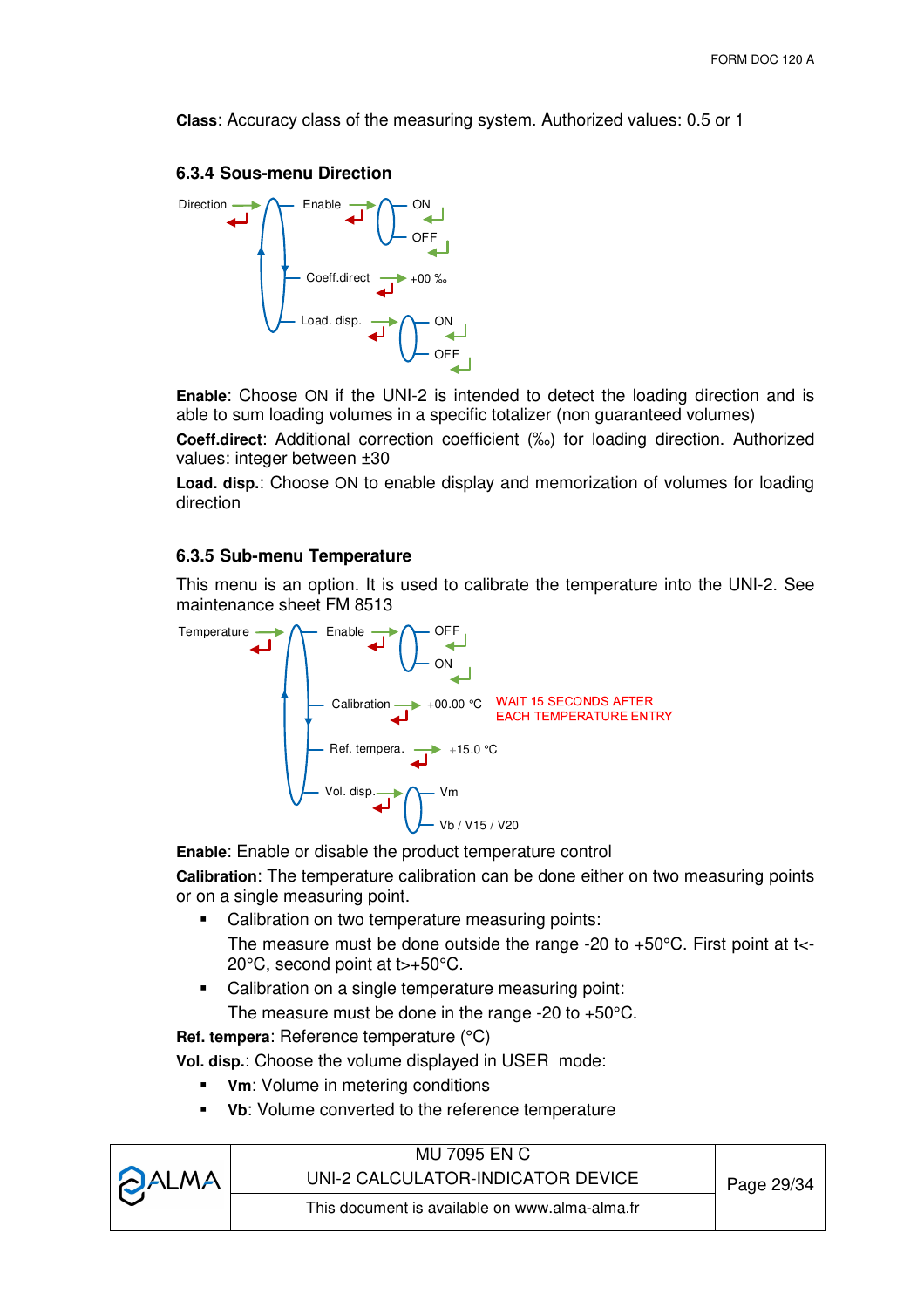#### **6.3.6 Sub-menu Sensors**



**ON**: Before validation, make sure both gas sensors are dry and well-connected to the UNI-2.

#### **6.3.7 Sub-menu Rcs thres.**

Detection thresholds of metering inputs at zero flow and at maximal flow.



#### **6.3.8 Sub-menu Auto Save**

Set the time required at the end of measurement before automatic recording of the measurement data (in seconds).

Auto save  $\overrightarrow{1}$  000

#### **UNI-2**

- Auto Save=0: Data recording is manual, it is done by pressing RESET. It causes the volume reset.
- Auto Save>1: Data recording is automatic, it is done when the time-out is up. The RESET key is disabled. The volumes counted during the time-out are added at recording of the measurement data.

For example, the parameter can have the value that follows:

Auto Save=060. Automatic recording with time-out 60 seconds

#### **UNI-2 MPLS**

This parameter is zero. Withdrawal of the authorization causes recording of the measurement data.

| This document is available on www.alma-alma.fr | <b>PALMA</b> | MU 7095 EN C<br>UNI-2 CALCULATOR-INDICATOR DEVICE. | Page 30/34 |
|------------------------------------------------|--------------|----------------------------------------------------|------------|
|                                                |              |                                                    |            |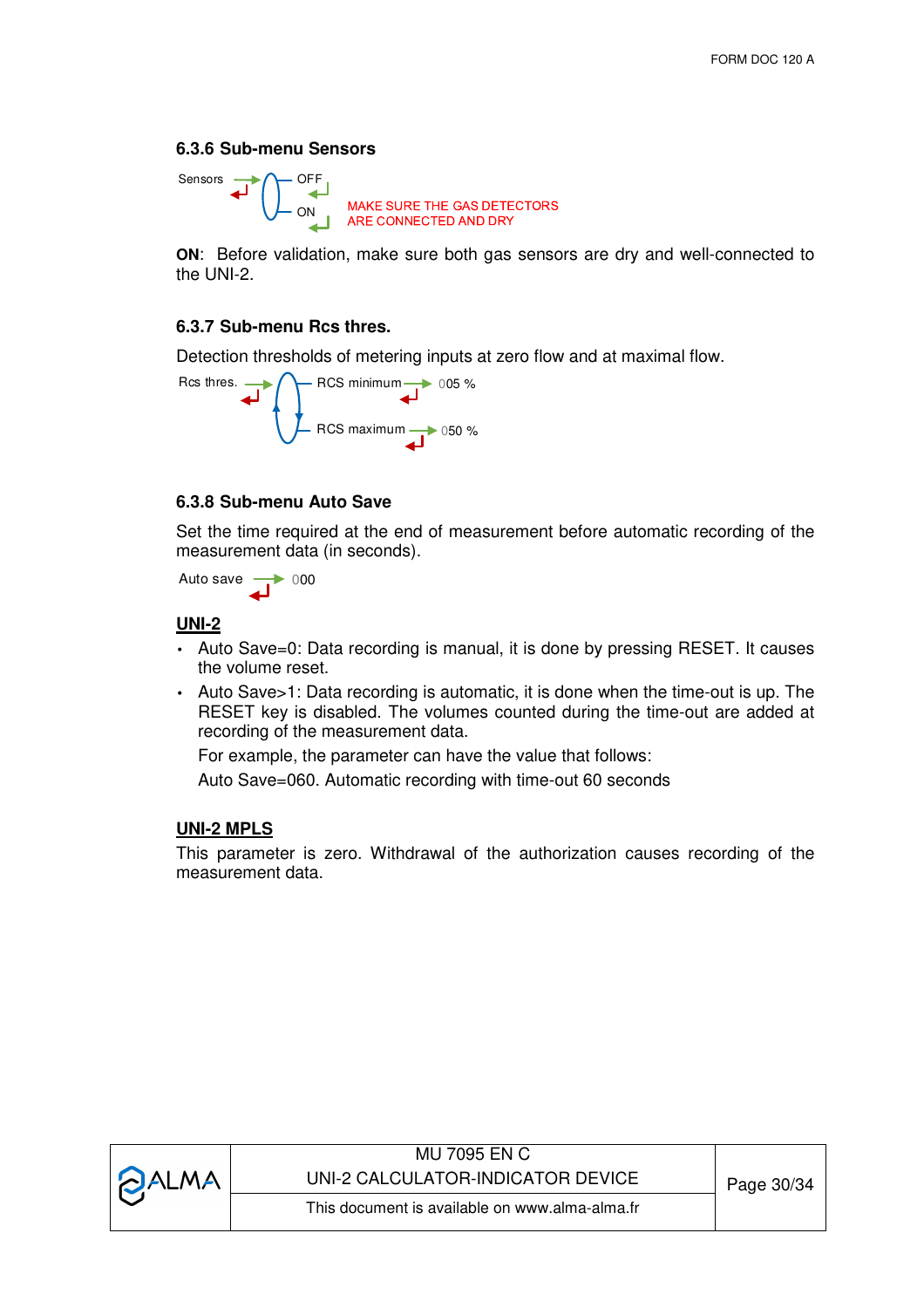#### **6.3.9 Sub-menu MPLS**

This menu must be activated if the UNI-2 is associated to an MPLS device.

MPLS Enable OFF  $\overline{\Box}$  $\overline{\phantom{a}}$ ON MPLS Ref. 00000 Lic. Plate . AA000AA Flow.LF-HF 0000.0 [Ech\_Deb] Vol.HF-LF 00000 [Ech\_Vol] 0000.0 [Ech\_Deb] Lo.flow goal Hi.flow goal 0000.0 [Ech\_Deb] Valve type *Not used* Embe. comp. **OFF ON** Pressure Enable OFF  $\overline{\phantom{a}}$ ON Minimum -10.0 bar Maximum  $+10.0$  bar Threshold +01.0 bar

**Enable**: Choose ON to activate the option

**MPLS Ref**: Serial number of the MPLS

**Lic. Plate**: Vehicule licence plate

**Flow.LF-HF**: Flowrate beyond which the UNI-2 switches from low to high flowrate Unit depends on the choice made for the scale interval

**Vol. HF-LF**:Volume beyond which the UNI-2 switches from high to low flowrate. Unit depends on the choice made for the scale interval

**Lo.flow goal**: Objective low flow. Unit depends on the choice made for the scale interval

**Hi.flow goal**: Objective high flow. Unit depends on the choice made for the scale interval

**Embe. comp.**: Operation with or without an embedded computing **Pressure**:

- **Enable:** Operation with or without pressure transmitter
- **Minimum:** Minimum pressure of the pressure transmitter (bar)
- **Maximum:** Maximum pressure of the pressure transmitter (bar)

| <b>PALMA</b> | <b>MU 7095 EN C</b><br>UNI-2 CALCULATOR-INDICATOR DEVICE | Page 31/34 |
|--------------|----------------------------------------------------------|------------|
|              | This document is available on www.alma-alma.fr           |            |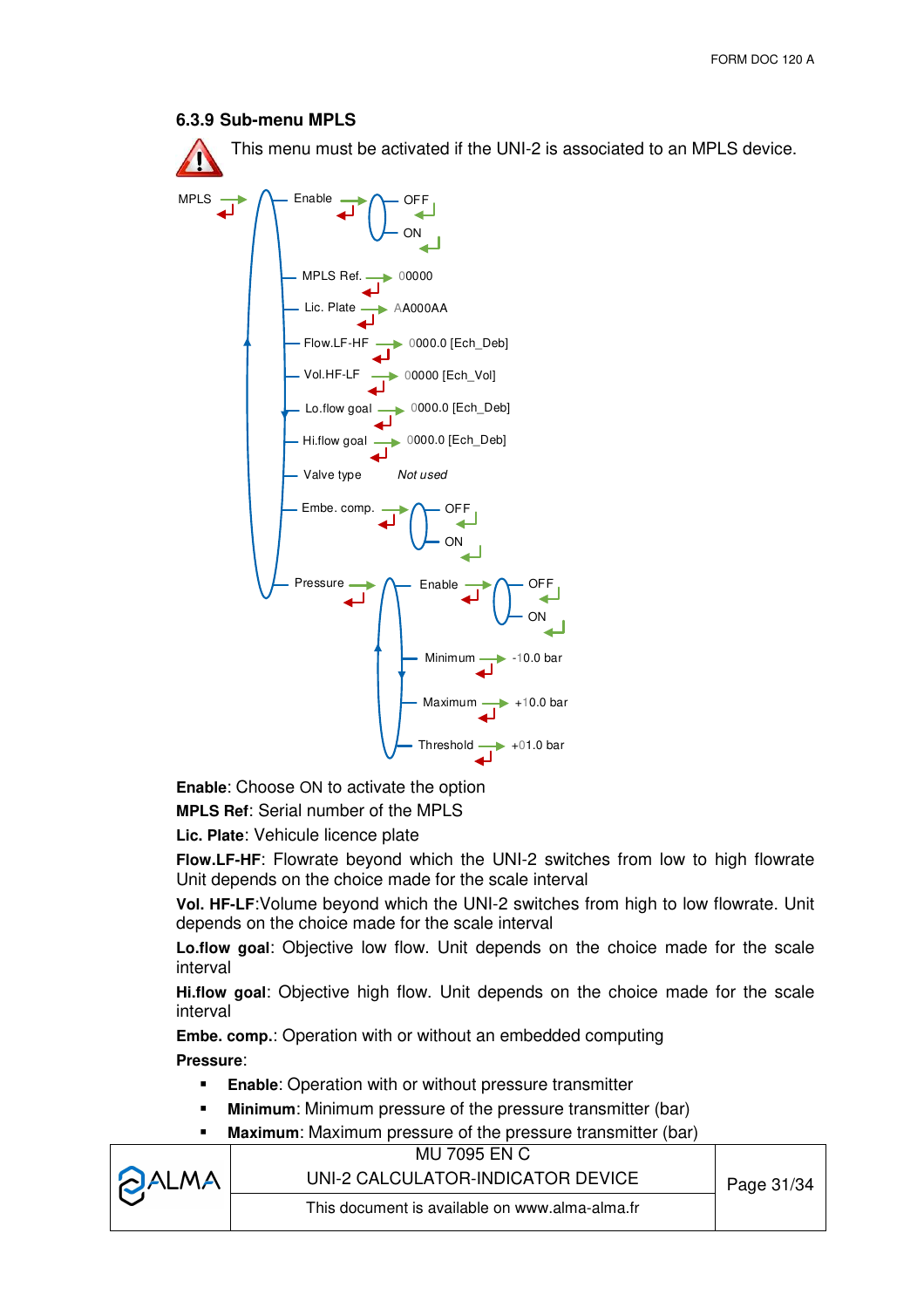**Threshold:** Minimum pressure threshold below which a default occurs (bar)

## **6.4 Menu Date time**

This menu is used to define date and time according to the destination country.



#### **Automatic**:

- **OFF:** Date and time are set manually
- **ON:** Timing recovery with the GPS

**Date**: Set the date yyyy/mm/dd. You can change the date format in USER mode with the menu Supervisor>Date time>Date format

**Time**: Set the time hour:minutes (hh:mm)

**Time zone**: Set the jet lag related to the time zone. E.g.: validate UTC+1 for the Brussels, Copenhagen, Madrid, Paris time zone

**Season**:

- **OFF:** No time change when the season changed
- **Winter**: Winter-time (at commissioning)
- **Summer:** Summer-time (at commissioning) Time change is done in USER mode with the menu Supervisor>Date time>Season.

| <b>PALMA</b> | MU 7095 EN C<br>UNI-2 CALCULATOR-INDICATOR DEVICE | Page 32/34 |
|--------------|---------------------------------------------------|------------|
|              | This document is available on www.alma-alma.fr    |            |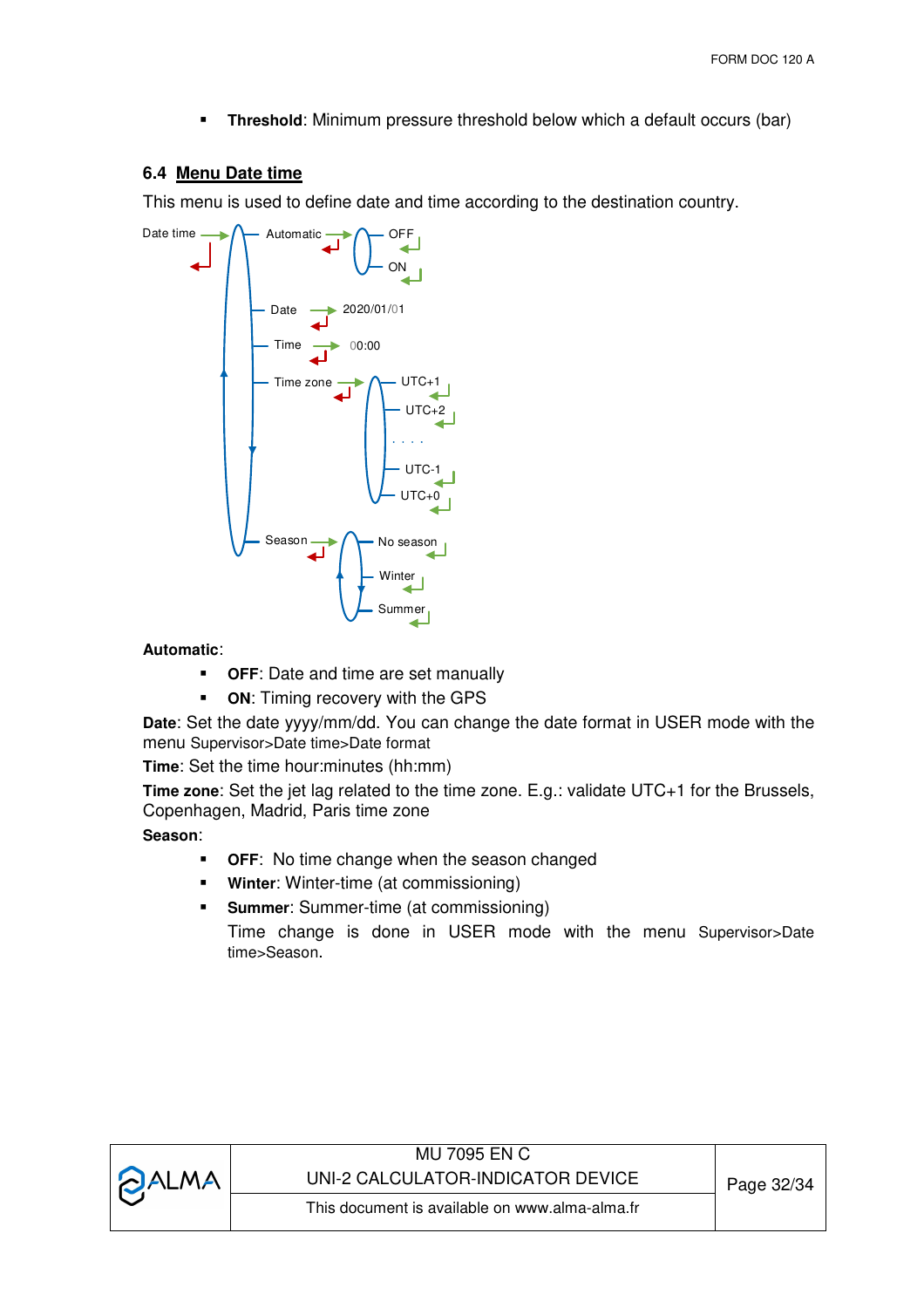### **ANNEX**

# Delivery ticket for measuring system connected to a printer (UNI-2 MPLS).

| Installation:<br>Indicateur/Indicator:<br>Date (/MM/20):<br>Quantieme/Calendar:<br>Numero/Number:                                         | AA09C01<br>0000000123<br>12/11/2019<br>295<br>001 |
|-------------------------------------------------------------------------------------------------------------------------------------------|---------------------------------------------------|
| Heure de fin/<br>End time:                                                                                                                | 15:22                                             |
| Produit/Product:<br>Quantite livree/<br>Quantity delivered:                                                                               | GAZoLE<br>0000499 (L)                             |
| Totalisateur/Totaliser:<br>Index avant/before:<br>Index apres/after:                                                                      | 0012387<br>0012886                                |
| En cas de litige, les resultats de mesurage<br>memorises par l'indicateur font foi. In case<br>of dispute, the measurement results stored | by the main indicating device providing proof.    |
|                                                                                                                                           |                                                   |

| <b>PALMA</b> | MU 7095 EN C<br>UNI-2 CALCULATOR-INDICATOR DEVICE | Page 33/34 |
|--------------|---------------------------------------------------|------------|
|              | This document is available on www.alma-alma.fr    |            |